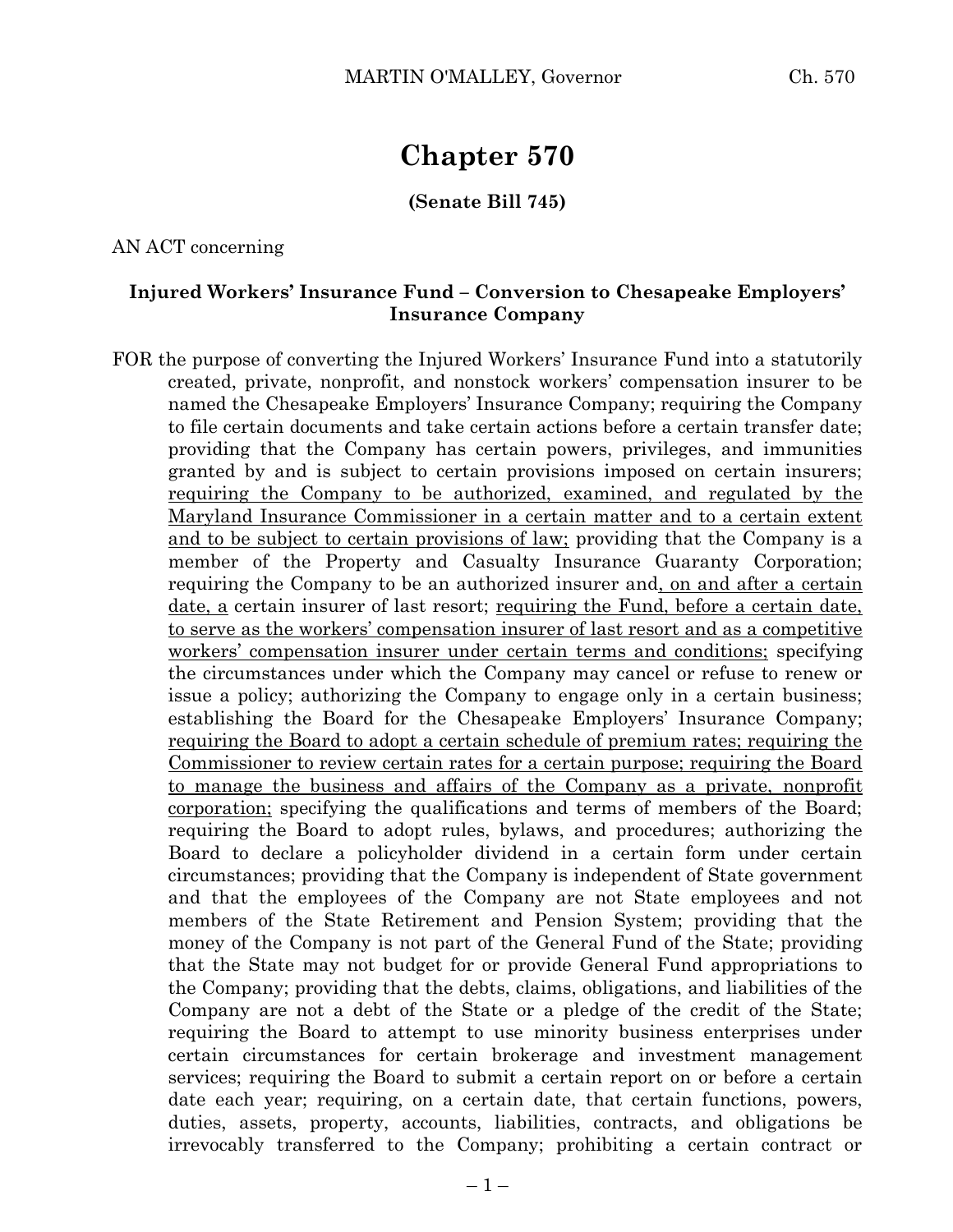agreement with the State from being transferred or assigned to the Company until a certain time; requiring the Fund to retain certain assets; prohibiting the Company from being converted to a mutual or stock company, being sold, or being dissolved; providing that the Fund is an instrumentality of the State; requiring, on and after a certain date, the Company, and not the Fund, to serve as a certain insurer of last resort in a certain manner before a certain date; providing that the Fund shall continue to exist on and after a certain date; prohibiting the Fund from issuing certain policies or engaging in a certain business except through the Company on and after a certain date; authorizing the Fund to continue to be a certain third party administrator on and after a certain date; requiring the Company to utilize certain employees; **authorizing** requiring the Fund to utilize certain employees; requiring the Fund to maintain a certain payroll and human resources system and be responsible for paying certain taxes and contributions and paying for certain benefits; providing that employees of the Fund may be assigned to perform certain functions of the Company; requiring the Company and the Fund to execute a certain agreement; prohibiting the Fund from hiring certain employees on and after a certain date; authorizing certain employees to remain employees of the Fund and continue to be State employees on and after a certain date; providing that certain employees of the Fund may not be required to be employees of the Company; authorizing certain employees to make a certain election; requiring the Board for the Fund to manage the business and affairs of the Fund in a certain manner; providing that members of the Board for the Fund continue to serve a certain term and serve on the Board for the Company under certain terms and conditions; requiring the Board for the Fund to be subject to certain rules, bylaws, and procedures; **authorizing** requiring the President of the Fund to be the President of the Company; requiring the Fund to remain in existence under certain circumstances; providing for the termination of the Fund; repealing certain provisions relating to the Fund that are obsolete upon the conversion of the Fund to the Company; requiring the Fund to pay, on and after a certain date, certain amounts to the Employees' Retirement System or the Employees' Pension System on behalf of certain employees; requiring the Fund to pay a certain withdrawal liability contribution beginning on or before a certain date and each year thereafter; defining certain terms; stating certain findings of the General Assembly; providing that the Company is the successor of the Fund, the Board for the Company is the successor of the Board for the Fund, and the President of the Company is the successor of the President of the Fund; requiring that certain names and titles of certain agencies and officials mean the names and titles of the successor agency or official; providing that certain forms and documents may be used by the Company; providing that certain functions, powers, duties, equipment, assets, and liabilities be transferred to the Company on a certain date; providing that compliance with certain provisions of law is not required until a certain time requiring the Maryland Insurance Administration to study, in consultation with certain persons and entities, whether the Company should be subject to a certain rating law; requiring the Administration to report on or before a certain date on certain findings and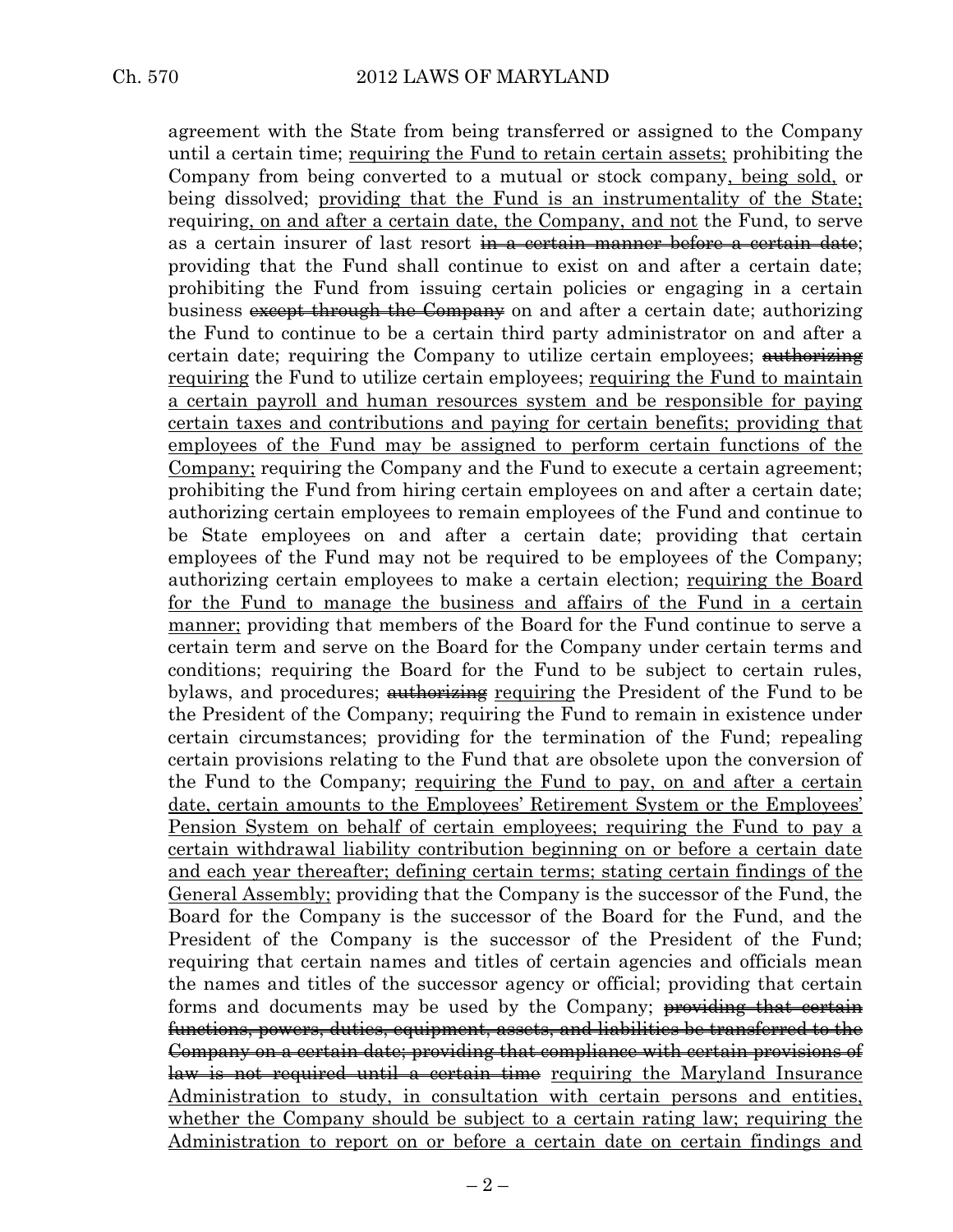recommendations; <del>defining certain terms; stating a certain intent of the General</del> Assembly; requiring the publisher of the Annotated Code, in consultation with the Department of Legislative Services, to make certain corrections in the Code; requiring the Administration to contract with a certain firm to conduct a certain study; requiring the study to consider the fair value of certain financial contributions and benefits; specifying the items that the study is required to consider in determining a certain fair value; requiring a certain firm, in conducting a certain study, to consult with certain persons; requiring the Administration to require a certain firm to report certain findings and conclusions to the Administration before a certain date; requiring the Administration to report the firm's findings and conclusions to certain legislative committees on or before a certain date; requiring the Administration to contract with certain consultants to conduct a certain assessment under certain circumstances; providing that the Company shall owe a certain debt to the General Fund under certain circumstances; specifying the manner in which the Company must pay the debt; requiring the Fund to be responsible for the payment of the costs of a certain study and a certain assessment; requiring the Fund and the Board of Trustees for the State Retirement and Pension System to enter into a certain agreement on or before a certain date; requiring the Fund to be responsible for the payment of certain costs incurred in calculating  $\triangle$  certain liability *liabilities; requiring the Fund to begin paying a certain amount to the State Employee and Retiree Health and Welfare Benefits Fund on or before a certain date; requiring the Injured Workers' Insurance Fund and the Department of Budget and Management, on or before a certain date, to enter into a memorandum of agreement establishing the terms, conditions, and schedule for certain payments by the Fund*; making this Act an emergency measure; providing for the effective dates of certain provisions of this Act; and generally relating to the conversion of the Injured Workers' Insurance Fund to the Chesapeake Employers' Insurance Company.

#### BY adding to

Article – Insurance

Section 24–301 through  $24-312$  to be under the new subtitle "Subtitle 3. Chesapeake Employers' Insurance Company" and the amended title "Title 24. State Created Mutual Societies and Other Entities" Annotated Code of Maryland (2011 Replacement Volume)

BY repealing and reenacting, with amendments,

Article – Labor and Employment

Section 10–101, 10–104, 10–107, 10–109, and 10–113 Annotated Code of Maryland (2008 Replacement Volume and 2011 Supplement)

#### BY repealing

Article – Labor and Employment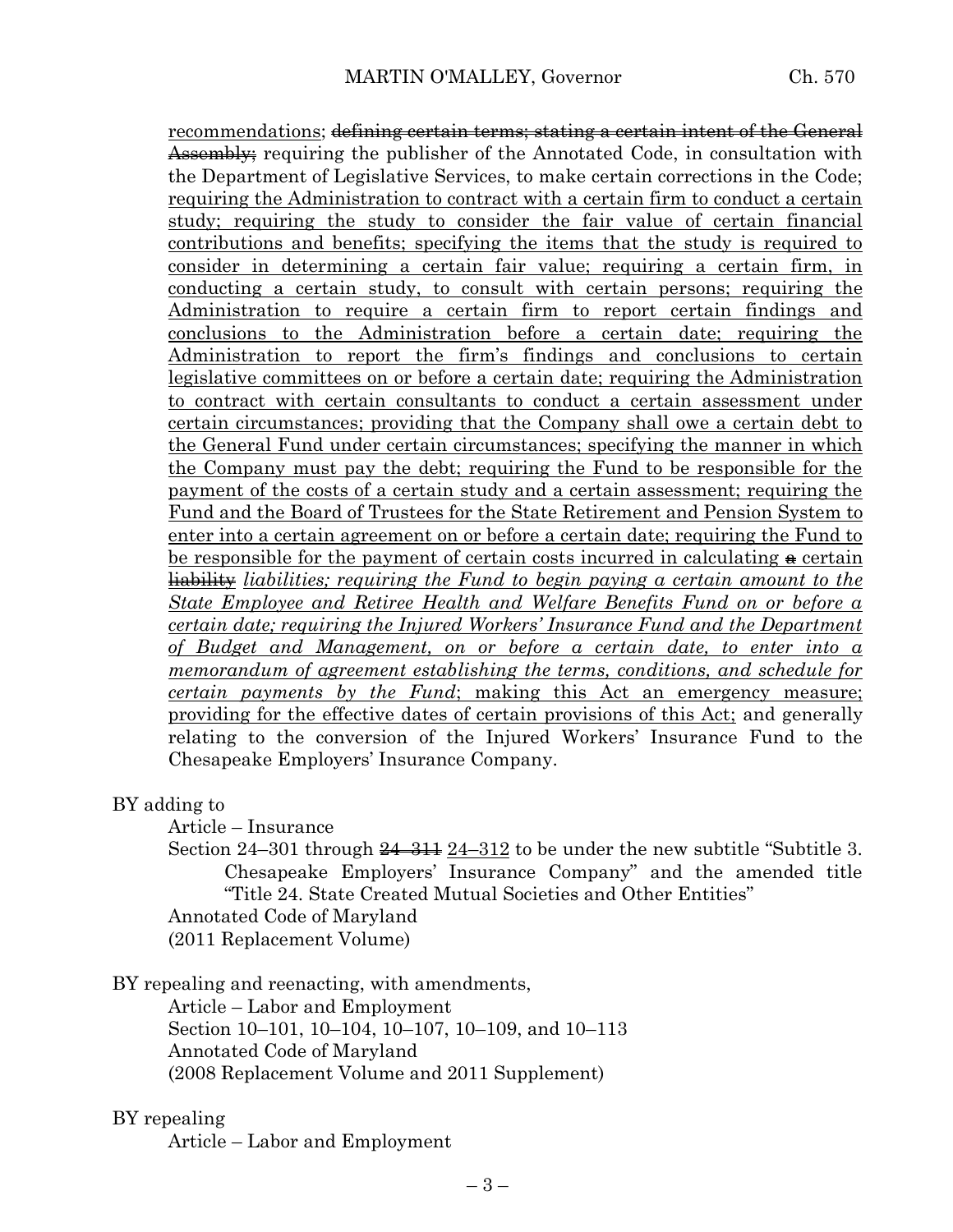The part designation "Part I. Definitions" immediately preceding Section 10–101; and Section 10–105, 10–106, and 10–108 and the part "Part II. Fund"; 10–110, 10–111, 10–112, and 10–114 and the part "Part III. Board"; 10–117, 10–118, 10–120, 10–121, 10–122, 10–125, 10–126, and 10–127 and the part "Part IV. Purposes and Administration of Fund"; 10–130, 10–131, 10–132, 10–133, 10–134, 10–135, 10–136, 10–137, and 10–138 and the part "Part V. Insurance Program"; and 10–141 and the part "Part VI. Prohibited Acts; Penalty"

Annotated Code of Maryland (2008 Replacement Volume and 2011 Supplement)

BY adding to

Article – Labor and Employment Section 10–103 and 10–107 Annotated Code of Maryland (2008 Replacement Volume and 2011 Supplement)

#### BY adding to

Article – State Personnel and Pensions Section  $21-307(p)$ Annotated Code of Maryland (2009 Replacement Volume and 2011 Supplement)

SECTION 1. BE IT ENACTED BY THE GENERAL ASSEMBLY OF MARYLAND, That the Laws of Maryland read as follows:

#### **Article – Insurance**

Title 24. State Created Mutual Societies **AND OTHER ENTITIES.**

**SUBTITLE 3. CHESAPEAKE EMPLOYERS' INSURANCE COMPANY.**

**24–301.**

**(A) IN THIS SUBTITLE THE FOLLOWING WORDS HAVE THE MEANINGS INDICATED.**

**(B) "BOARD" MEANS THE BOARD FOR THE CHESAPEAKE EMPLOYERS' INSURANCE COMPANY.**

**(C) "COMPANY" MEANS THE CHESAPEAKE EMPLOYERS' INSURANCE COMPANY.**

**(D) "FUND" MEANS THE INJURED WORKERS' INSURANCE FUND ESTABLISHED UNDER TITLE 10 OF THE LABOR AND EMPLOYMENT ARTICLE.**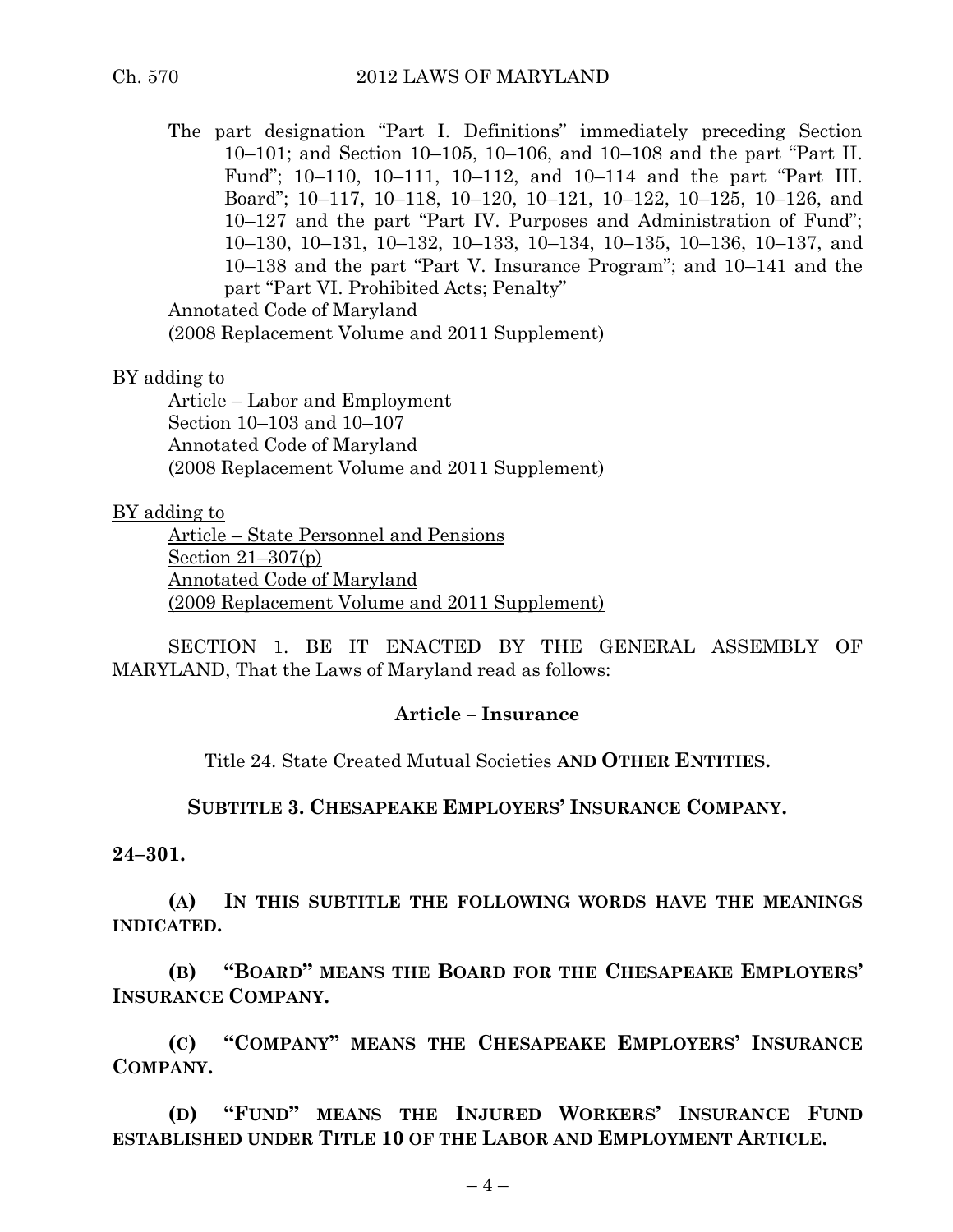**24–302.**

**THE GENERAL ASSEMBLY FINDS AND DETERMINES THAT:**

**(1) EMPLOYERS' ACCESS TO AFFORDABLE WORKERS' COMPENSATION INSURANCE IS OF UTMOST IMPORTANCE TO THE ECONOMY OF THE STATE;**

**(2) THE FUND HAS BEEN THE STATE'S INSURER OF LAST RESORT FOR WORKERS' COMPENSATION INSURANCE SINCE 1914;**

**(3) SINCE ITS CREATION, THE FUND WAS PERMITTED TO COMPETE WITH THE PRIVATE INSURANCE MARKET; HOWEVER, THE FUND DID NOT BECOME AN EFFECTIVE COMPETITIVE INSURER UNTIL THE GENERAL ASSEMBLY EXEMPTED THE FUND FROM MOST LAWS THAT APPLY TO STATE GOVERNMENT AGENCIES AND REQUIRED THE FUND TO BE A REGULATED INSURER;**

**(4) THE MOST EFFECTIVE WAY TO ENSURE THAT MARYLAND'S WORKERS' COMPENSATION SYSTEM REMAINS STABLE AND AFFORDABLE IS TO ENCOURAGE AND CREATE AS MUCH COMPETITION IN THE MARKETPLACE AS POSSIBLE;**

**(5) THE LONG–TERM COMPETITIVE SUCCESS OF THE FUND WOULD BE ENHANCED IF THE FINAL BARRIERS TO FULL COMPETITION WERE ELIMINATED BY CONVERTING THE FUND INTO A FULLY COMPETITIVE, FULLY REGULATED, PRIVATE INSURER;**

**(6) CONVERTING THE FUND INTO A PRIVATE, NONSTOCK, NONPROFIT INSURER WOULD LEVEL THE COMPETITIVE PLAYING FIELD FOR ALL WORKERS' COMPENSATION INSURERS OPERATING IN THE STATE;**

**(7) CONVERTING THE FUND INTO A PRIVATE, NONSTOCK, NONPROFIT INSURER WOULD PROVIDE ASSURANCE TO MARYLAND EMPLOYERS THAT THE FINANCIAL SUCCESS OF THE FUND WOULD INURE TO THEIR BENEFIT AS POLICYHOLDERS THROUGH DIVIDENDS AND LOWER RATES AND THAT SURPLUS FUNDS COULD NOT BE TRANSFERRED TO THE STATE'S GENERAL FUND;**

**(8) THE INTERESTS OF THE STATE WOULD BE PROTECTED IF THE FUND'S STATUTORY PURPOSE OF INSURER OF LAST RESORT FOR WORKERS' COMPENSATION INSURANCE IS PRESERVED AND THE GOVERNOR RETAINS THE RIGHT TO APPOINT THE MEMBERS OF THE BOARD OF THE NEW COMPANY;**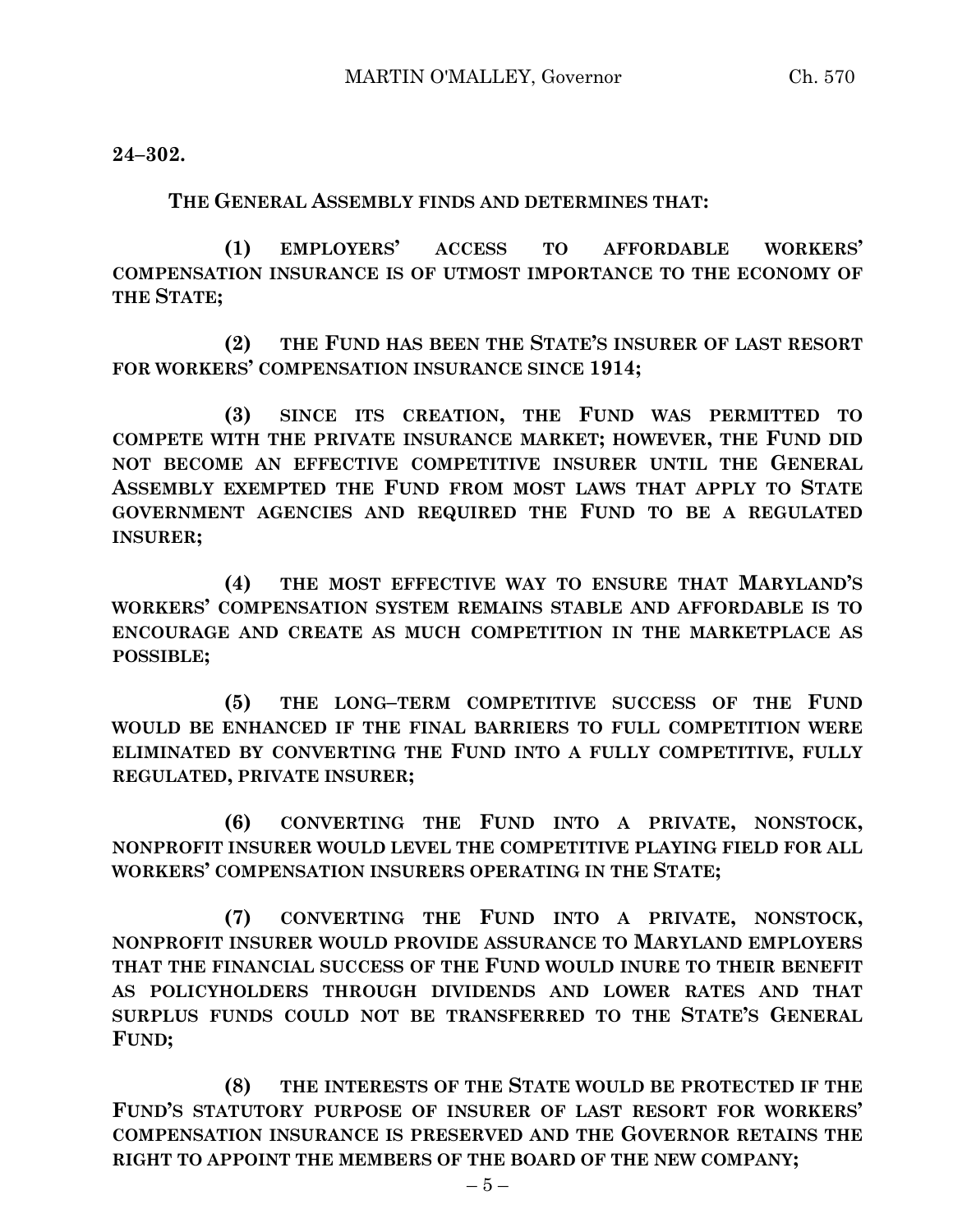**(9) (I) THE INTERESTS OF THE EMPLOYEES OF THE FUND WOULD BE SATISFIED BY ENSURING THAT CURRENT EMPLOYEES HAVE THE OPTION TO REMAIN STATE EMPLOYEES OF THE FUND AFTER THE CONVERSION OF THE FUND TO A PRIVATE, NONSTOCK, NONPROFIT INSURER; AND**

**(II) THE INTERESTS OF EMPLOYEES OF THE FUND WOULD FURTHER BE SATISFIED BY ENSURING THAT CURRENT LONG–TERM STATE EMPLOYEES WHO REMAIN STATE EMPLOYEES OF THE FUND AFTER THE CONVERSION OF THE FUND TO A PRIVATE, NONSTOCK, NONPROFIT INSURER SHALL REMAIN IN THE STATE RETIREMENT SYSTEM AND, THEREFORE, WOULD NOT BE UNFAIRLY PENALIZED BY BEING PREMATURELY FORCED OUT OF THE STATE RETIREMENT SYSTEM DUE TO THE CONVERSION; AND** 

**(10) THE INTERESTS OF THE RESIDENTS OF THE STATE, BOTH EMPLOYERS AND EMPLOYEES, WILL BE BEST MET BY CONVERTING THE FUND INTO A PRIVATE, NONSTOCK, NONPROFIT, FULLY REGULATED, COMPETITIVE INSURER.**

**24–303.**

**(A) THERE IS A CHESAPEAKE EMPLOYERS' INSURANCE COMPANY.**

**(B) THE COMPANY SHALL BE:**

**(1) A PRIVATE, NONPROFIT, NONSTOCK COMPANY CORPORATION ORGANIZED UNDER STATE LAW; AND** 

**(2) SUBJECT TO THE APPLICABLE PROVISIONS OF THE CORPORATIONS AND ASSOCIATIONS ARTICLE AS A NONSTOCK COMPANY CORPORATION.**

**(C) BEFORE MARCH OCTOBER 1, 2013, THE COMPANY SHALL:**

**(1) FILE ARTICLES OF INCORPORATION UNDER THE CORPORATIONS AND ASSOCIATIONS ARTICLE; AND**

**(2) TAKE ALL STEPS NECESSARY TO BE A PRIVATE, NONPROFIT, NONSTOCK COMPANY CORPORATION ORGANIZED UNDER STATE LAW.**

**24–304.**

**(A) BEFORE MARCH OCTOBER 1, 2013, THE COMPANY SHALL:**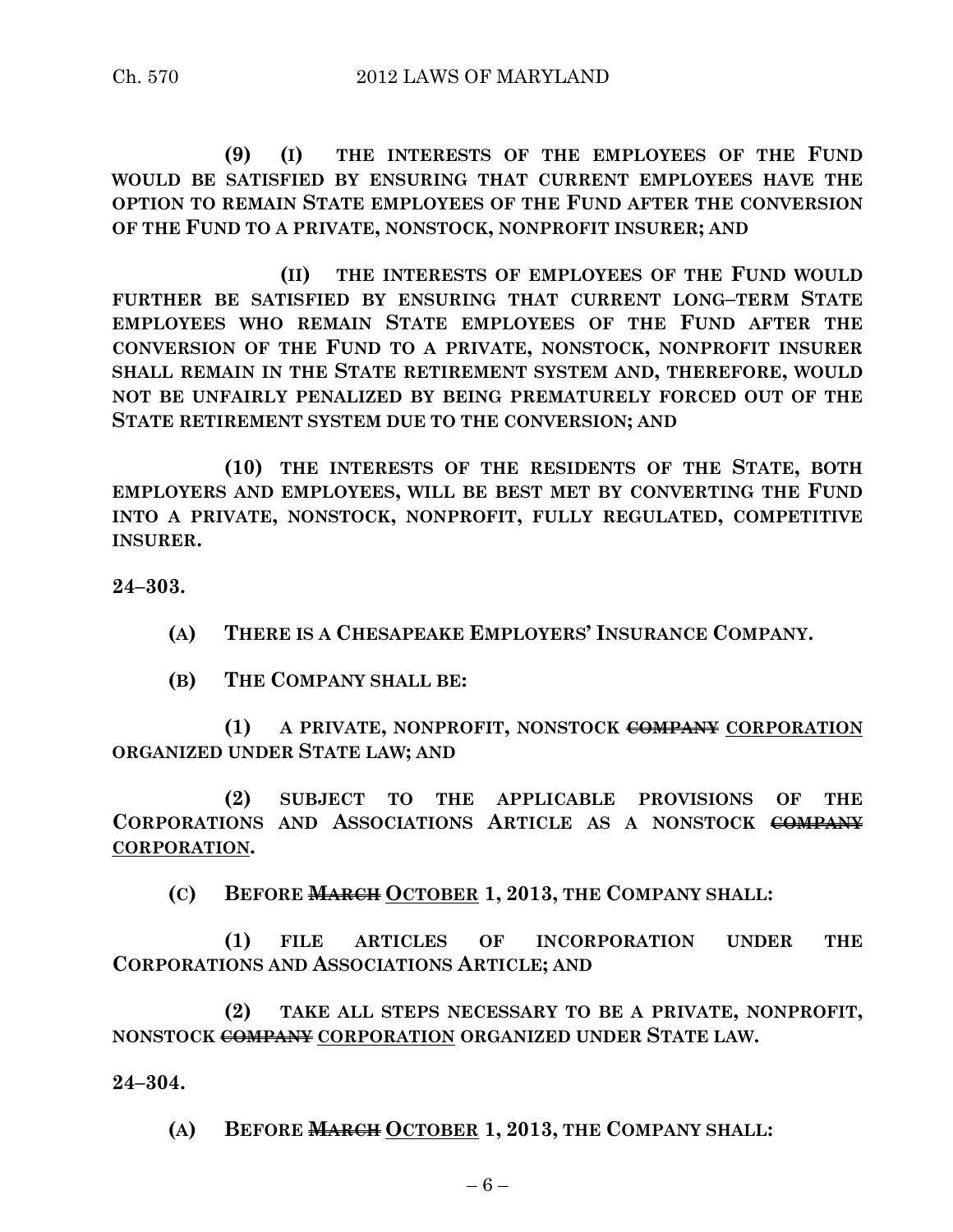**(1) FILE AN APPLICATION FOR A CERTIFICATE OF AUTHORITY UNDER THIS ARTICLE AND A STATEMENT OF THE RISK–BASED CAPITAL LEVELS OF THE COMPANY AS OF THE DATE OF THE APPLICATION PREPARED IN ACCORDANCE WITH § 4–303 OF THIS ARTICLE; AND** 

**(2) TAKE ALL STEPS NECESSARY TO BE AN AUTHORIZED DOMESTIC INSURER UNDER STATE LAW.**

**(B) ON APPROVAL OF THE APPLICATION FOR A CERTIFICATE OF AUTHORITY, THE COMMISSIONER SHALL ISSUE TO THE COMPANY A CERTIFICATE OF AUTHORITY THAT AUTHORIZES THE COMPANY TO ISSUE POLICIES UNDER TITLE 9 OF THE LABOR AND EMPLOYMENT ARTICLE.**

**(C) EXCEPT AS OTHERWISE PROVIDED IN THIS SUBTITLE, THE COMPANY HAS THE POWERS, PRIVILEGES, AND IMMUNITIES GRANTED BY AND IS SUBJECT TO THE PROVISIONS APPLICABLE TO INSURERS AUTHORIZED TO WRITE WORKERS' COMPENSATION INSURANCE UNDER THIS ARTICLE.**

**(D) EXCEPT AS OTHERWISE PROVIDED IN THIS SUBTITLE, THE COMPANY SHALL BE:**

**(1) AUTHORIZED, EXAMINED, AND REGULATED BY THE COMMISSIONER IN THE SAME MANNER AND TO THE SAME EXTENT AS OTHER AUTHORIZED PROPERTY AND CASUALTY INSURERS; AND**

**(2) SUBJECT TO EACH PROVISION OF THIS ARTICLE THAT IS APPLICABLE TO OTHER AUTHORIZED PROPERTY AND CASUALTY INSURERS.**

**(D) (E) THE COMPANY IS A MEMBER OF THE PROPERTY AND CASUALTY INSURANCE GUARANTY CORPORATION.**

**24–305.**

**(A) THE COMPANY IS NOT SUBJECT TO TITLE 11 OF THIS ARTICLE.**

**(B) THE BOARD SHALL:**

**(1) ADOPT A SCHEDULE OF PREMIUM RATES IN ACCORDANCE WITH SOUND ACTUARIAL PRACTICES; AND**

**(2) ENSURE THAT THE RATES ARE NOT EXCESSIVE, INADEQUATE, OR UNFAIRLY DISCRIMINATORY.**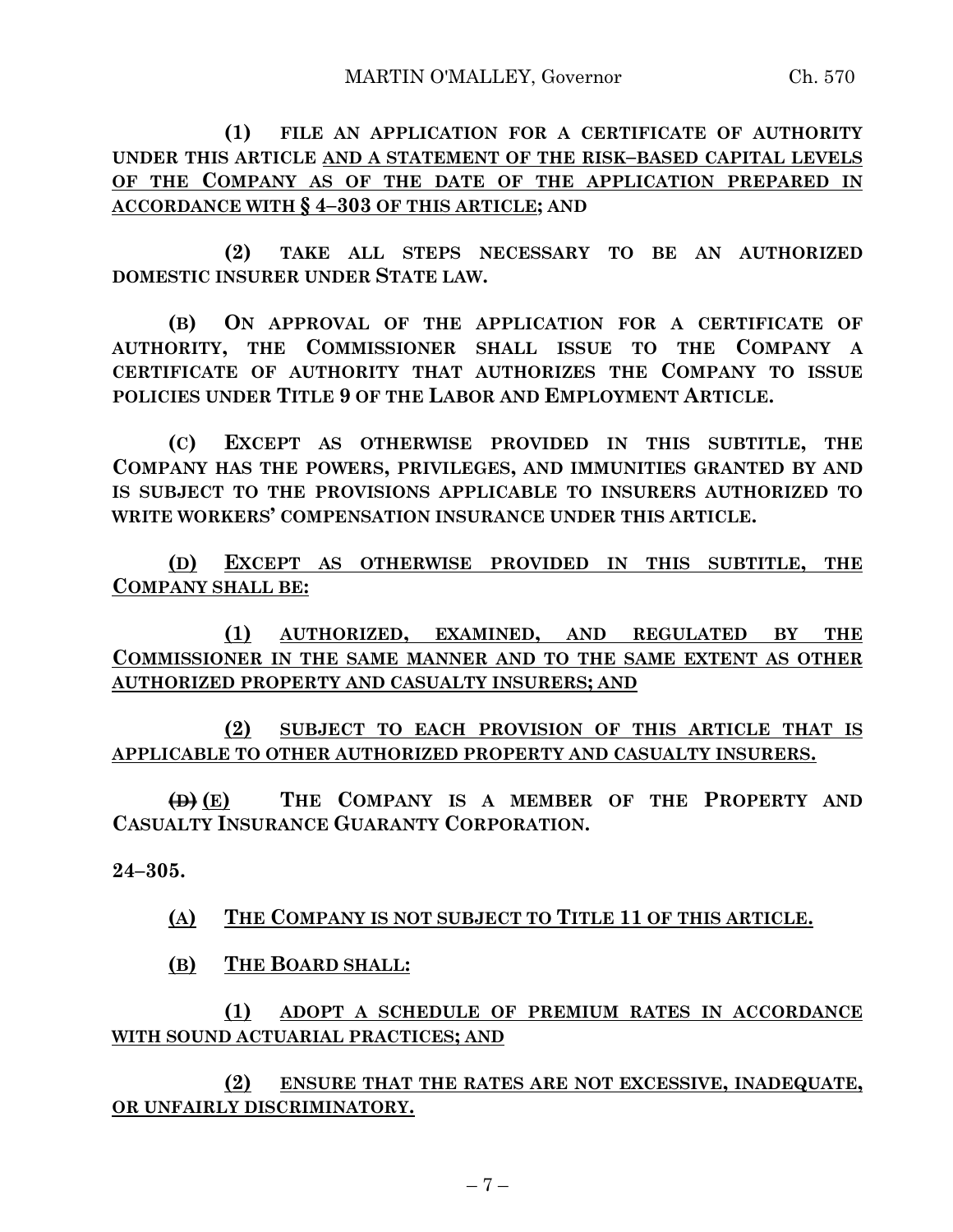# **(C) (1) THE BOARD SHALL DETERMINE THE SCHEDULE OF PREMIUM RATES BY:**

### **(I) CLASSIFYING ALL OF THE POLICYHOLDERS OF THE COMPANY ON THE BASIS OF THE RESPECTIVE LEVEL OF HAZARD OF THEIR ENTERPRISES; AND**

**(II) SETTING A PREMIUM RATE FOR EACH CLASS ON THE** 

**BASIS OF:**

- **1. ITS LEVEL OF HAZARD; AND**
- **2. INCENTIVES TO PREVENT INJURIES TO EMPLOYEES.**

**(2) TO DETERMINE THE SCHEDULE OF PREMIUM RATES, THE BOARD SHALL USE THE RATING SYSTEM THAT, IN THE OPINION OF THE BOARD:**

**(I) MOST ACCURATELY MEASURES THE LEVEL OF HAZARD FOR EACH POLICYHOLDER ON THE BASIS OF THE NUMBER OF INJURIES THAT OCCUR IN THE ENTERPRISES OF THE POLICYHOLDER;**

**(II) ENCOURAGES THE PREVENTION OF INJURIES; AND**

**(III) ENSURES THE SOLVENCY OF THE COMPANY FROM YEAR TO YEAR.**

**(3) THE BOARD MAY SET MINIMUM PREMIUM RATES FOR POLICIES ISSUED BY THE COMPANY.**

**(D) THE COMMISSIONER SHALL REVIEW THE COMPANY'S RATES AS PART OF AN EXAMINATION UNDER § 2–205 OF THIS ARTICLE TO DETERMINE WHETHER THE COMPANY'S RATE MAKING PRACTICES PRODUCE ACTUARIALLY SOUND RATES.**

**24–306.**

- **(A) THE COMPANY SHALL BE:**
	- **(1) SHALL BE AN AUTHORIZED INSURER; AND**

**(2) ON AND AFTER OCTOBER 1, 2013, SHALL BE THE WORKERS' COMPENSATION INSURER OF LAST RESORT FOR EMPLOYERS COVERED UNDER TITLE 9 OF THE LABOR AND EMPLOYMENT ARTICLE.**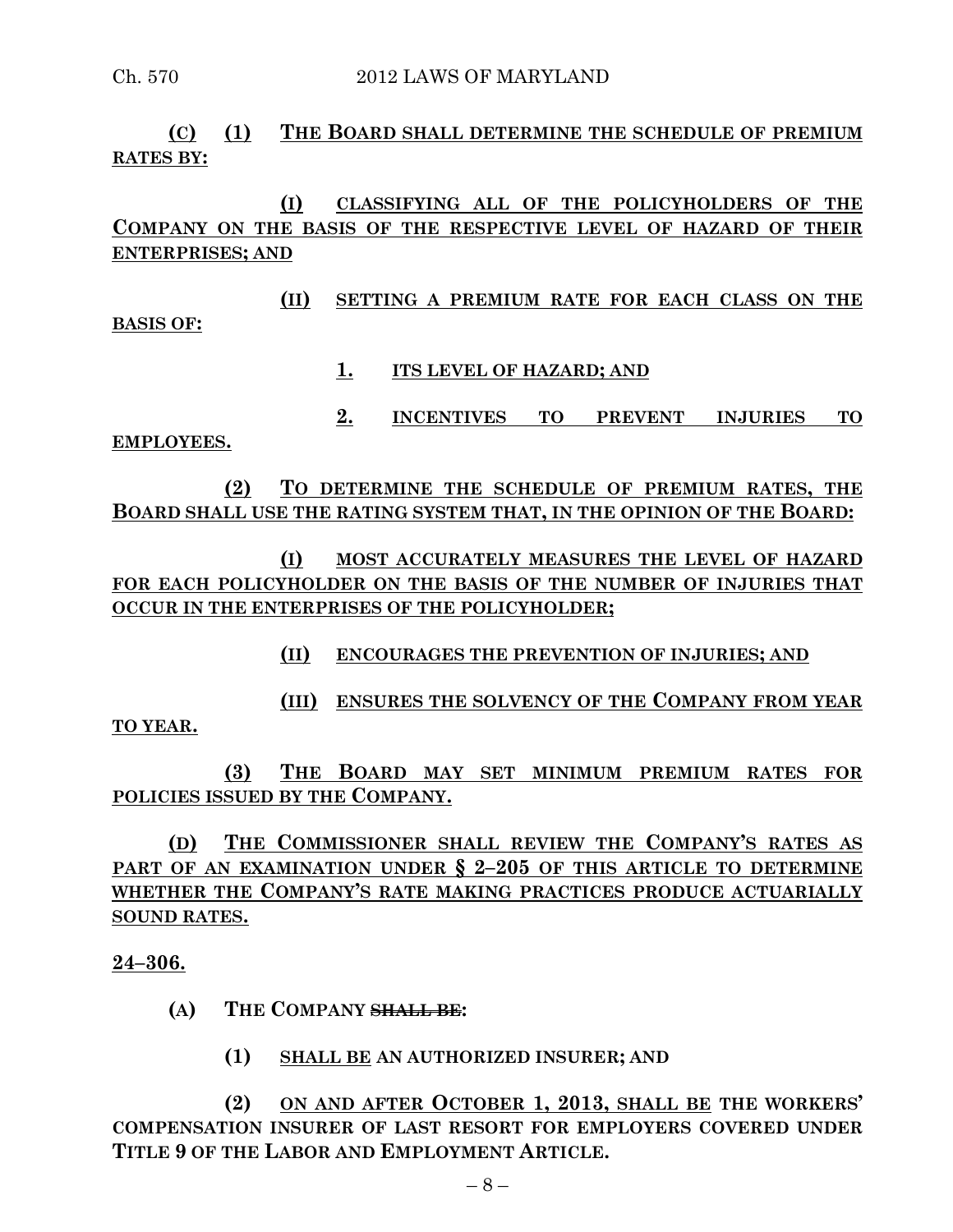**(B) BEFORE OCTOBER 1, 2013, THE FUND SHALL SERVE AS THE WORKERS' COMPENSATION INSURER OF LAST RESORT FOR WORKERS' COMPENSATION INSURANCE AND AS A COMPETITIVE WORKERS' COMPENSATION INSURER UNDER THE SAME TERMS AND CONDITIONS AS THE FUND SERVED BEFORE OCTOBER 1, 2012.**

**(B) (C) THE COMPANY MAY NOT CANCEL OR REFUSE TO RENEW OR ISSUE A POLICY EXCEPT FOR:**

**(1) NONPAYMENT OF A PREMIUM FOR CURRENT OR PRIOR POLICIES ISSUED BY THE FUND OR THE COMPANY;**

**(2) FAILURE TO PROVIDE PAYROLL INFORMATION TO THE FUND OR THE COMPANY; OR**

**(3) FAILURE TO COOPERATE IN ANY PAYROLL AUDIT CONDUCTED BY THE FUND OR THE COMPANY.**

**(C) (D) THE COMPANY MAY ENGAGE ONLY IN THE BUSINESS OF WORKERS' COMPENSATION INSURANCE IN ACCORDANCE WITH STATE LAW.**

**24–306. 24–307.**

**(A) (1) THERE IS A BOARD FOR THE CHESAPEAKE EMPLOYERS' INSURANCE COMPANY.**

**(2) THE BOARD SHALL MANAGE THE BUSINESS AND AFFAIRS OF THE COMPANY AS A PRIVATE, NONPROFIT CORPORATION IN ACCORDANCE WITH STATE LAW.**

**(B) THE BOARD SHALL CONSIST OF NINE MEMBERS APPOINTED BY THE GOVERNOR WITH THE ADVICE AND CONSENT OF THE SENATE.**

**(C) EACH MEMBER SHALL BE A CITIZEN RESIDENT OF THE STATE.**

**(D) BEFORE TAKING OFFICE, EACH APPOINTEE TO THE BOARD SHALL TAKE THE OATH REQUIRED BY ARTICLE I, § 9 OF THE MARYLAND CONSTITUTION.**

**(E) (1) THE TERM OF A MEMBER IS 5 YEARS.**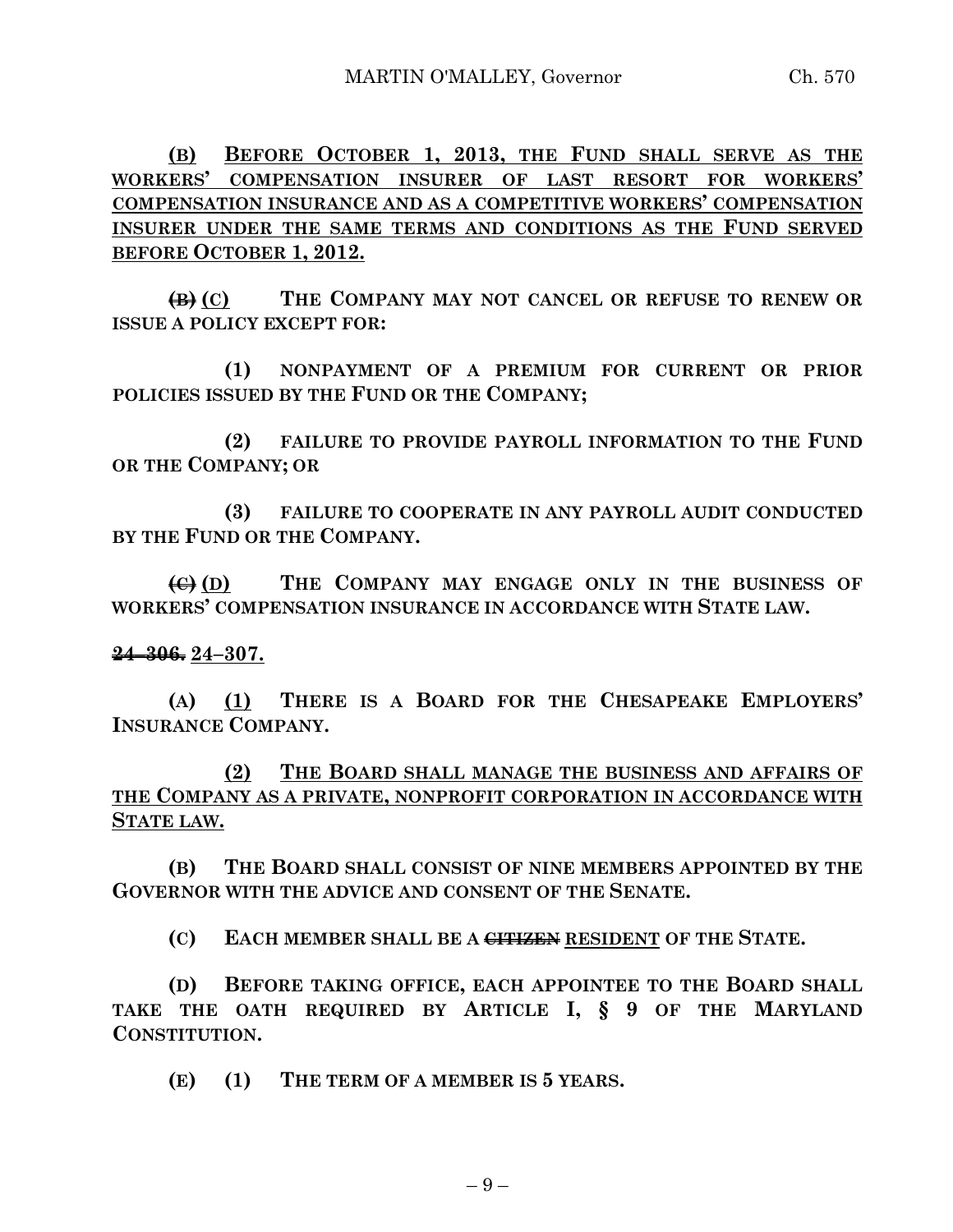#### Ch. 570 2012 LAWS OF MARYLAND

**(2) THE TERMS OF MEMBERS ARE STAGGERED AS REQUIRED BY THE TERMS PROVIDED FOR MEMBERS OF THE BOARD FOR THE FUND ON OCTOBER 1, 1991.**

**(3) AT THE END OF A TERM, A MEMBER CONTINUES TO SERVE UNTIL A SUCCESSOR IS APPOINTED AND QUALIFIES.**

**(4) A MEMBER WHO IS APPOINTED AFTER A TERM HAS BEGUN SERVES ONLY FOR THE REST OF THE TERM AND UNTIL A SUCCESSOR IS APPOINTED AND QUALIFIES.**

**(5) A MEMBER MAY NOT SERVE FOR MORE THAN:**

**(I) TWO FULL TERMS; OR**

**(II) A TOTAL OF 10 YEARS.**

**(F) THE GOVERNOR MAY REMOVE A MEMBER FOR INCOMPETENCE OR MISCONDUCT.**

**(G) THE BOARD SHALL ADOPT RULES, BYLAWS, AND PROCEDURES.**

**24–307. 24–308.**

**(A) SUBJECT TO SUBSECTION (B) OF THIS SECTION, THE BOARD MAY DECLARE A POLICYHOLDER DIVIDEND IN THE FORM OF A CASH REFUND OR CREDIT TO:**

**(1) A POLICYHOLDER BASED ON THE ACTUAL LOSS RATIO THAT IS BETTER THAN THE LOSS RATIO USED TO CALCULATE THE POLICYHOLDER'S PREMIUM; OR**

**(2) ALL POLICYHOLDERS WHOSE LOSS RATIO CONTRIBUTED TO THE COMPANY'S SURPLUS FOR THAT YEAR.**

**(B) (1) THE BOARD MAY NOT ISSUE A POLICYHOLDER DIVIDEND UNDER SUBSECTION (A) (A)(2) OF THIS SECTION UNLESS THE COMMISSIONER HAS APPROVED THE POLICYHOLDER DIVIDEND.**

**(2) IN DETERMINING WHETHER TO APPROVE THE POLICYHOLDER DIVIDEND UNDER PARAGRAPH (1) OF THIS SUBSECTION, THE COMMISSIONER SHALL CONSIDER:**

 $-10-$ 

**(I) THE COMPANY'S SURPLUS;**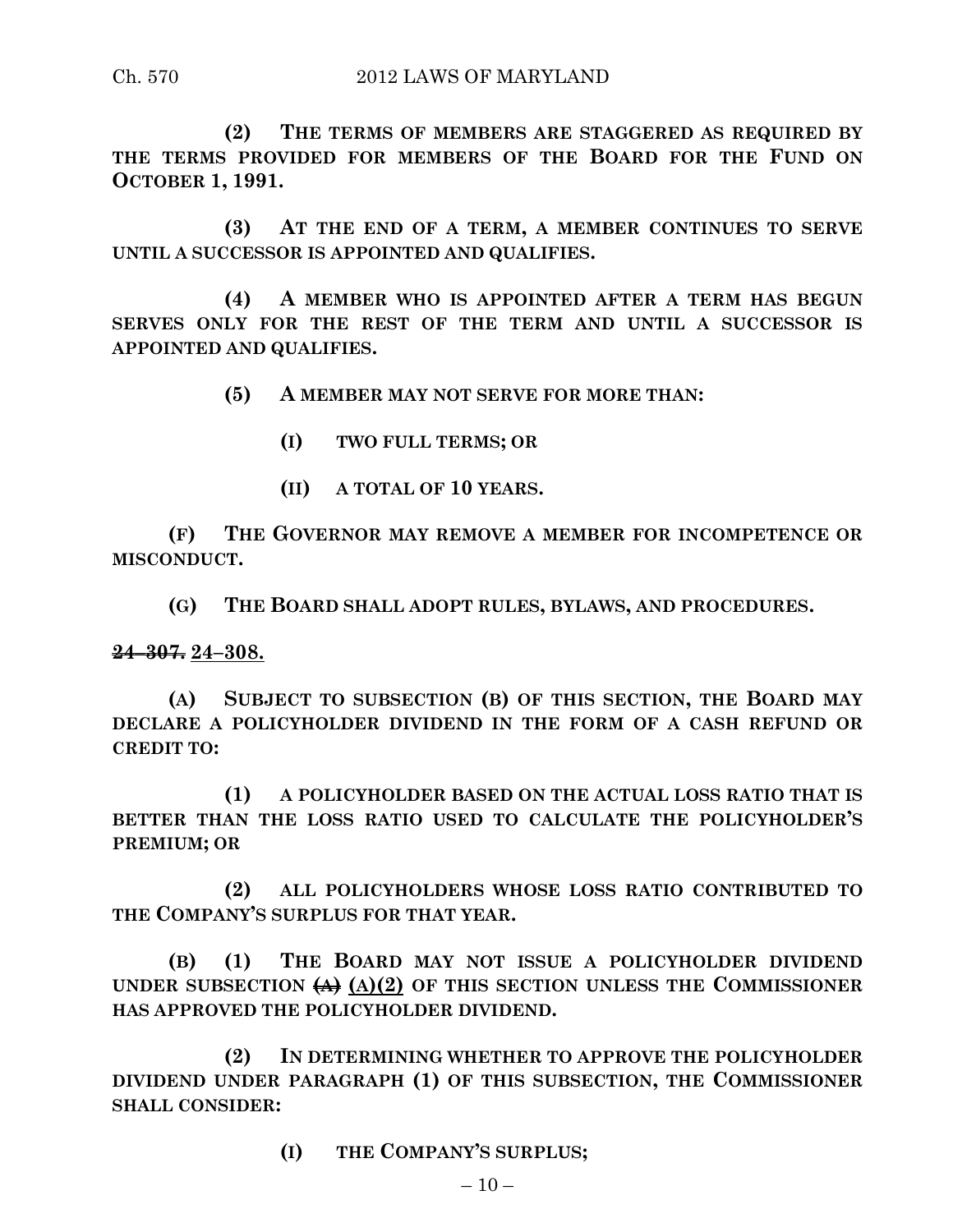**(II) MATERIAL CHANGES IN PREMIUM RATES, CLAIMS, MARKET SHARE, OR TYPES OF INSURED RISKS;**

**(III) THE METHODOLOGY THE BOARD USED TO DETERMINE THAT POLICYHOLDERS ARE ELIGIBLE FOR THE POLICYHOLDER DIVIDEND; AND**

**(IV) ANY OTHER FACTOR THE COMMISSIONER CONSIDERS RELEVANT.**

#### **24–308. 24–309.**

**(A) THE COMPANY IS NOT AND MAY NOT BE DEEMED TO BE A DEPARTMENT, UNIT, AGENCY, OR INSTRUMENTALITY OF THE STATE FOR ANY PURPOSE.**

**(B) EMPLOYEES OF THE COMPANY ARE NOT:**

**(1) EMPLOYEES OF THE STATE; OR** 

**(2) MEMBERS OF THE STATE RETIREMENT AND PENSION SYSTEM.**

**(C) ALL DEBTS, CLAIMS, OBLIGATIONS, AND LIABILITIES OF THE COMPANY, WHENEVER INCURRED, SHALL BE THE DEBTS, CLAIMS, OBLIGATIONS, AND LIABILITIES OF THE COMPANY ONLY AND NOT OF THE STATE OR THE STATE'S DEPARTMENTS, UNITS, AGENCIES, INSTRUMENTALITIES, OFFICERS, OR EMPLOYEES.**

**(D) (1) MONEY OF THE COMPANY IS NOT PART OF THE GENERAL FUND OF THE STATE.**

**(2) THE STATE MAY NOT BUDGET FOR OR PROVIDE GENERAL FUND APPROPRIATIONS TO THE COMPANY.**

**(3) THE DEBTS, CLAIMS, OBLIGATIONS, AND LIABILITIES OF THE COMPANY ARE NOT A DEBT OF THE STATE OR A PLEDGE OF THE CREDIT OF THE STATE.**

#### **24–309. 24–310.**

**(A) CONSISTENT WITH MINORITY BUSINESS PURCHASING STANDARDS APPLICABLE TO UNITS OF STATE GOVERNMENT UNDER THE STATE FINANCE AND PROCUREMENT ARTICLE AND CONSISTENT WITH THE FIDUCIARY DUTIES**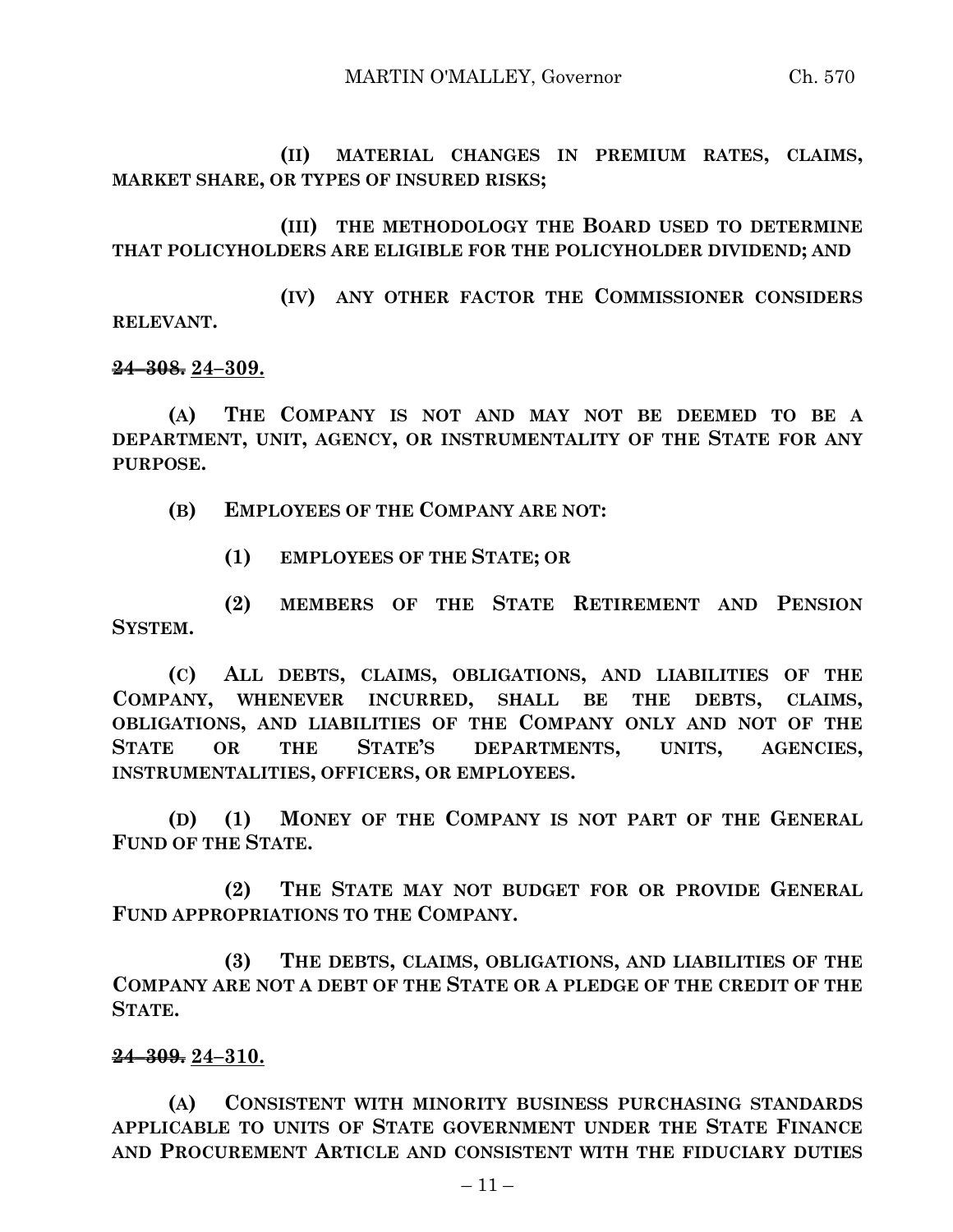**OF THE BOARD, THE BOARD SHALL ATTEMPT TO USE TO THE GREATEST EXTENT FEASIBLE MINORITY BUSINESS ENTERPRISES TO PROVIDE BROKERAGE AND INVESTMENT MANAGEMENT SERVICES TO THE BOARD.**

**(B) FOR PURPOSES OF THIS SECTION, BROKERAGE AND INVESTMENT MANAGEMENT SERVICES SHALL INCLUDE SERVICES RELATING TO ALL ALLOCATED ASSET CLASSES.**

**(C) (1) TO ASSIST THE BOARD IN ACHIEVING THE GOAL DESCRIBED UNDER SUBSECTION (A) OF THIS SECTION, THE BOARD SHALL UNDERTAKE MEASURES TO REMOVE ANY BARRIERS THAT LIMIT FULL PARTICIPATION BY MINORITY BUSINESS ENTERPRISES IN BROKERAGE AND INVESTMENT MANAGEMENT SERVICES OPPORTUNITIES AFFORDED BY THE COMPANY.**

**(2) THE MEASURES UNDERTAKEN BY THE BOARD SHALL INCLUDE THE USE OF A WIDE VARIETY OF MEDIA, INCLUDING THE BOARD'S WEB SITE, TO PROVIDE NOTICE TO A BROAD AND VARIED RANGE OF POTENTIAL PROVIDERS ABOUT THE BROKERAGE AND INVESTMENT MANAGEMENT SERVICES OPPORTUNITIES AFFORDED BY THE COMPANY.**

**(D) IN CONJUNCTION WITH THE GOVERNOR'S OFFICE OF MINORITY AFFAIRS, THE BOARD SHALL DEVELOP GUIDELINES TO ASSIST IT IN IDENTIFYING AND EVALUATING QUALIFIED MINORITY BUSINESS ENTERPRISES IN ORDER TO HELP THE COMPANY ACHIEVE THE OBJECTIVE FOR GREATER USE OF MINORITY BUSINESS ENTERPRISES FOR BROKERAGE AND INVESTMENT MANAGEMENT SERVICES.**

**(E) ON OR BEFORE SEPTEMBER 1 EACH YEAR, THE BOARD SHALL SUBMIT A REPORT TO THE GOVERNOR'S OFFICE OF MINORITY AFFAIRS AND, SUBJECT TO IN ACCORDANCE WITH § 2–1246 OF THE STATE GOVERNMENT ARTICLE, THE GENERAL ASSEMBLY ON:**

**(1) THE IDENTITY OF THE MINORITY BUSINESS ENTERPRISE BROKERAGE AND INVESTMENT MANAGEMENT SERVICES FIRMS USED BY THE BOARD IN THE IMMEDIATELY PRECEDING FISCAL YEAR;**

**(2) THE PERCENTAGE AND DOLLAR VALUE OF THE COMPANY ASSETS THAT ARE UNDER THE INVESTMENT CONTROL OF MINORITY BUSINESS ENTERPRISE BROKERAGE AND INVESTMENT MANAGEMENT SERVICES FIRMS; AND**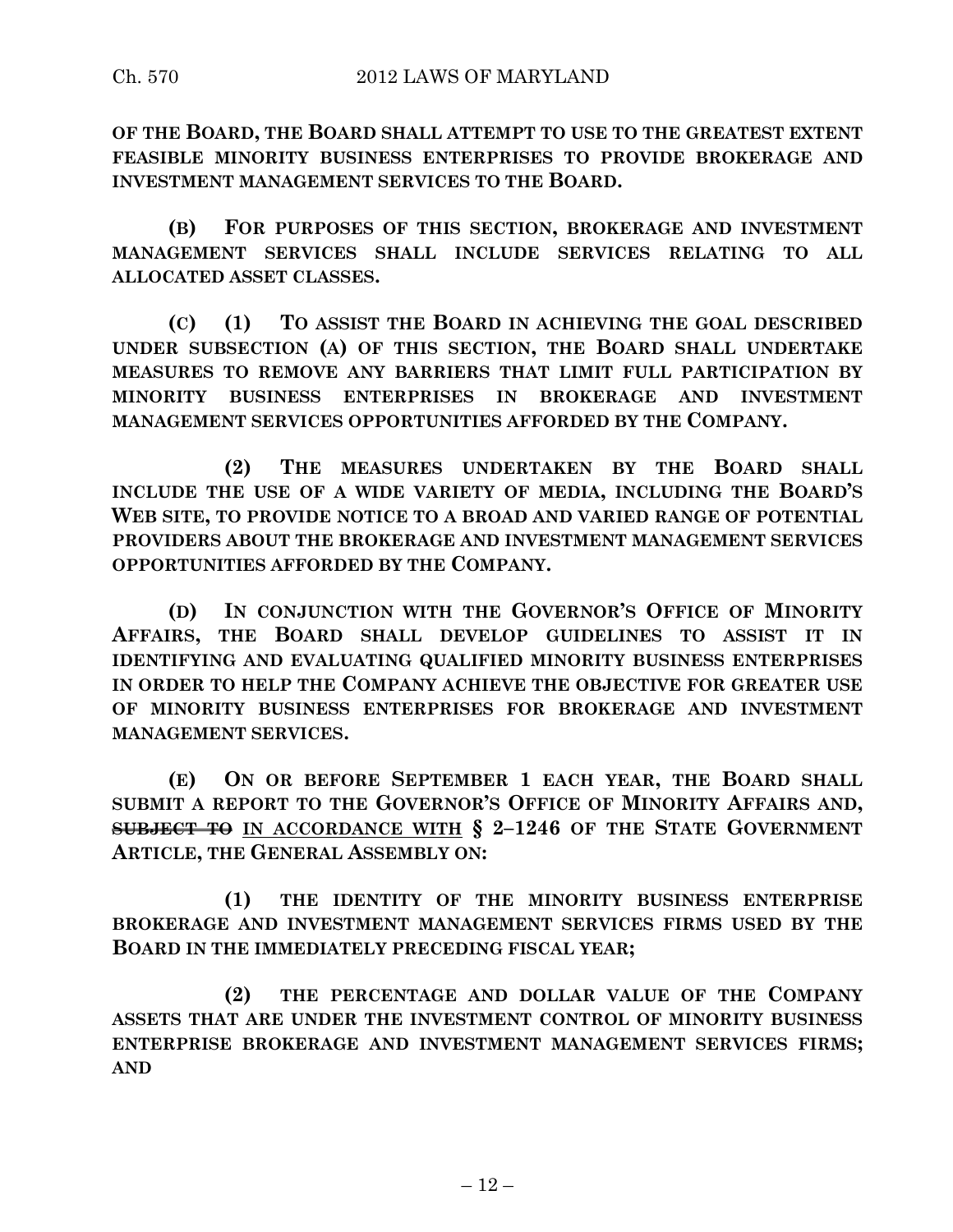**(3) THE MEASURES THE BOARD UNDERTOOK IN THE IMMEDIATELY PRECEDING FISCAL YEAR IN ACCORDANCE WITH SUBSECTION (C)(2) OF THIS SECTION.**

#### **24–310. 24–311.**

**(A) EXCEPT AS PROVIDED IN SUBSECTION (B) SUBSECTIONS (B) AND (C) OF THIS SECTION, ON MARCH OCTOBER 1, 2013, ALL THE FUNCTIONS, POWERS, DUTIES, ASSETS, REAL AND PERSONAL PROPERTY, ACCOUNTS, LIABILITIES, CONTRACTS, AND OBLIGATIONS OF THE FUND SHALL BE IRREVOCABLY TRANSFERRED TO THE COMPANY, INCLUDING LIABILITY FOR ALL CLAIMS, WHETHER KNOWN OR UNKNOWN, ARISING OUT OF ANY INSURANCE POLICY PREVIOUSLY ISSUED BY THE FUND.**

**(B) ANY CONTRACT OR AGREEMENT WITH THE STATE FOR THE THIRD PARTY ADMINISTRATION OF THE STATE'S SELF–INSURED WORKERS' COMPENSATION PROGRAM FOR STATE EMPLOYEES MAY NOT BE TRANSFERRED OR ASSIGNED TO THE COMPANY UNTIL THE FUND NO LONGER HAS EMPLOYEES.**

### **(C) THE FUND SHALL RETAIN THOSE ASSETS NECESSARY TO PERFORM ITS DUTIES UNDER TITLE 10 OF THE LABOR AND EMPLOYMENT ARTICLE.**

#### **24–311. 24–312.**

**THE COMPANY MAY NOT:**

- **(1) BE CONVERTED TO A MUTUAL OR STOCK COMPANY; OR**
- **(2) BE SOLD; OR**
- **(2) (3) BE DISSOLVED.**

SECTION 2. AND BE IT FURTHER ENACTED, That the Laws of Maryland read as follows:

#### **Article – Labor and Employment**

**[**Part I. Definitions.**]**

10–101.

- (a) In this subtitle the following words have the meanings indicated.
- (b) "Administration" means the Maryland Insurance Administration.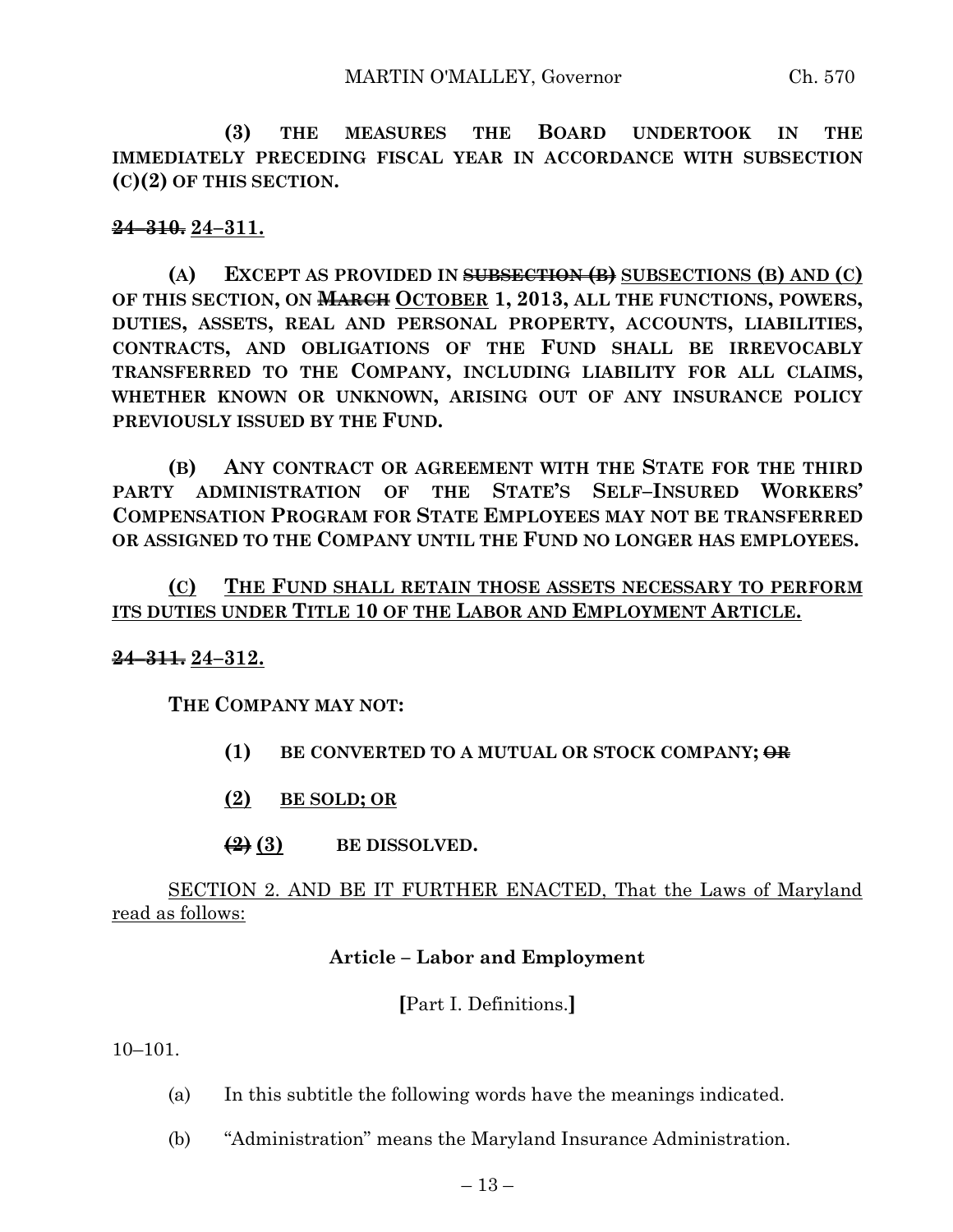(c) "Board" means the Board for the Injured Workers' Insurance Fund.

(d) "Commissioner" means the Maryland Insurance Commissioner.

**(E) "COMPANY" MEANS THE CHESAPEAKE EMPLOYERS' INSURANCE COMPANY ESTABLISHED UNDER TITLE 24, SUBTITLE 3 OF THE INSURANCE ARTICLE.**

**[**(e)**] (F)** "Fund" means the Injured Workers' Insurance Fund.

**[**(f) "Policyholder" means an employer who holds a policy of insurance under this subtitle.

(g) (1) "Wage" means all earnings that are due to an employee for employment.

- (2) "Wage" includes:
	- (i) a bonus;
	- (ii) overtime pay;
	- (iii) a share of profits; and

(iv) if, at the time of hiring, an employer and employee set a dollar value for board or a similar advantage, the advantage.**]**

# **[**Part II. Fund.**]**

**[**10–104.**] 10–102.**

- **(A) (1)** There is an Injured Workers' Insurance Fund.
	- **(2) THE FUND IS AN INSTRUMENTALITY OF THE STATE.**

**(B) BEFORE MARCH 1, 2013 ON AND AFTER OCTOBER 1, 2013, THE COMPANY, AND NOT THE FUND, SHALL SERVE AS THE WORKERS' COMPENSATION INSURER OF LAST RESORT FOR WORKERS' COMPENSATION INSURANCE AND AS A COMPETITIVE WORKERS' COMPENSATION INSURER UNDER THE SAME TERMS AND CONDITIONS AS THE FUND SERVED BEFORE OCTOBER 1, 2012.**

**(C) ON AND AFTER MARCH OCTOBER 1, 2013, THE FUND:**

**(1) SHALL CONTINUE TO EXIST; BUT**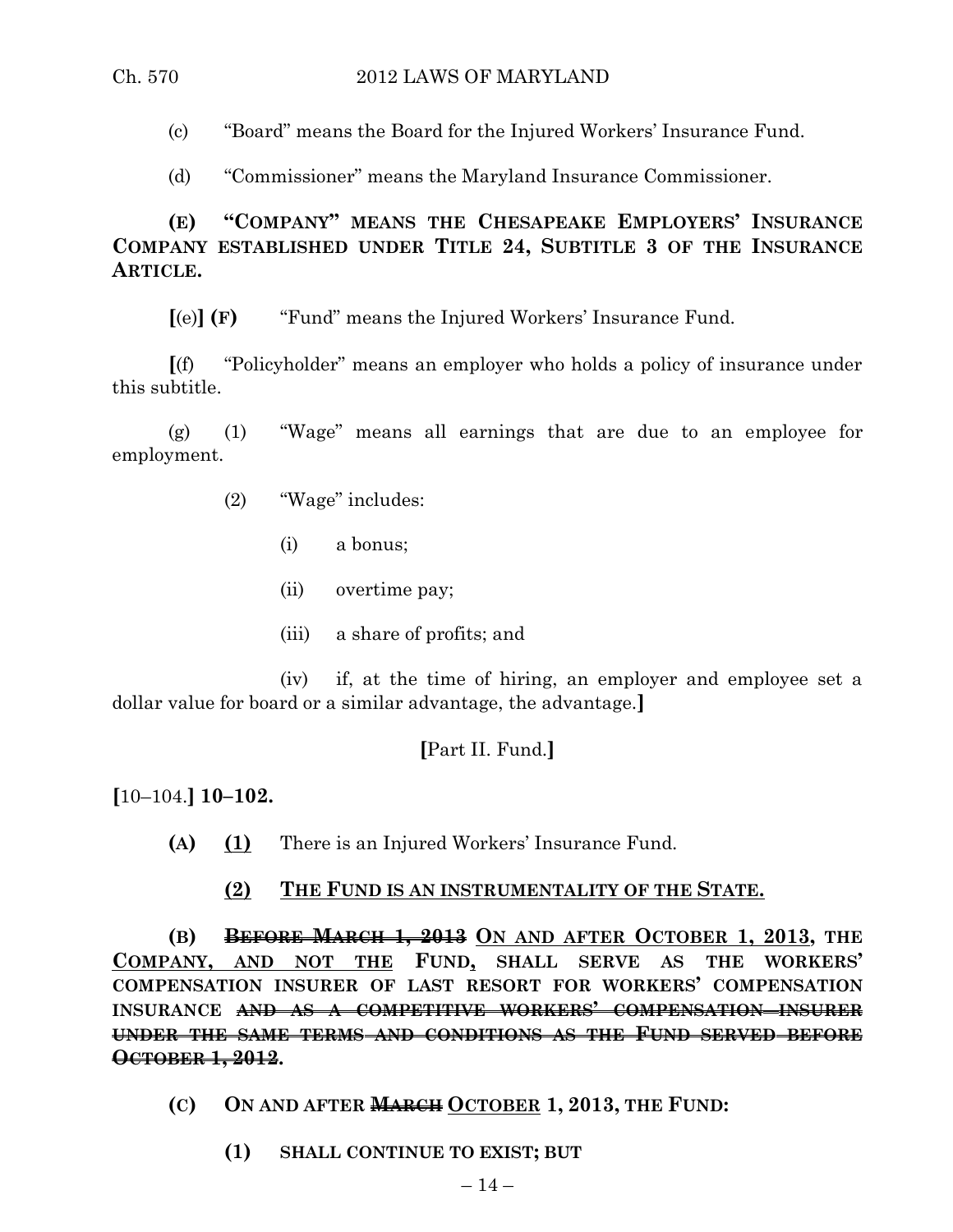**(2) MAY NOT ISSUE NEW POLICIES OR OTHERWISE ENGAGE IN THE BUSINESS OF INSURANCE EXCEPT THROUGH THE COMPANY.**

**(D) ON AND AFTER MARCH OCTOBER 1, 2013, THE FUND MAY CONTINUE TO BE THE THIRD PARTY ADMINISTRATOR FOR THE STATE'S SELF–INSURED WORKERS' COMPENSATION PROGRAM FOR STATE EMPLOYEES UNDER A CONTRACT WITH THE STATE.**

**(E) (1) IN SUBJECT TO SUBSECTION (F) OF THIS SECTION, IN THE OPERATION OF THE COMPANY, THE COMPANY SHALL UTILIZE EMPLOYEES OF THE FUND AND THE COMPANY.**

**(2) IN THE OPERATION OF THE FUND, THE FUND MAY SHALL UTILIZE EMPLOYEES OF THE FUND OR THE COMPANY.**

**(3) THE FUND SHALL:**

**(I) MAINTAIN A PAYROLL AND HUMAN RESOURCES SYSTEM;**

**AND**

#### **(II) BE RESPONSIBLE FOR PAYING:**

**1. THE EMPLOYER PORTION OF ANY PAYROLL OR OTHER TAXES AND RETIREMENT OR PENSION CONTRIBUTIONS FOR EMPLOYEES OF THE FUND; AND**

**2. FOR ANY HEALTH OR OTHER EMPLOYEE BENEFITS THAT ARE AVAILABLE TO EMPLOYEES OF THE FUND.**

**(F) (1) EMPLOYEES OF THE FUND MAY BE ASSIGNED TO PERFORM FUNCTIONS OF THE COMPANY UNDER A CONTRACT BETWEEN THE FUND AND THE COMPANY.**

**(2) THE COMPANY AND THE FUND SHALL ANNUALLY EXECUTE AN AGREEMENT THAT LISTS THE EMPLOYEES OF THE FUND AND THE EMPLOYEES OF THE COMPANY WHO HAVE BEEN ASSIGNED TO PERFORM DUTIES ON BEHALF OF THE COMPANY.**

**(2) (3) THE AGREEMENT SHALL:**

**(I) SPECIFY THE EMPLOYEES THAT WHO WILL BE UTILIZED BY THE COMPANY AND THE FUND;**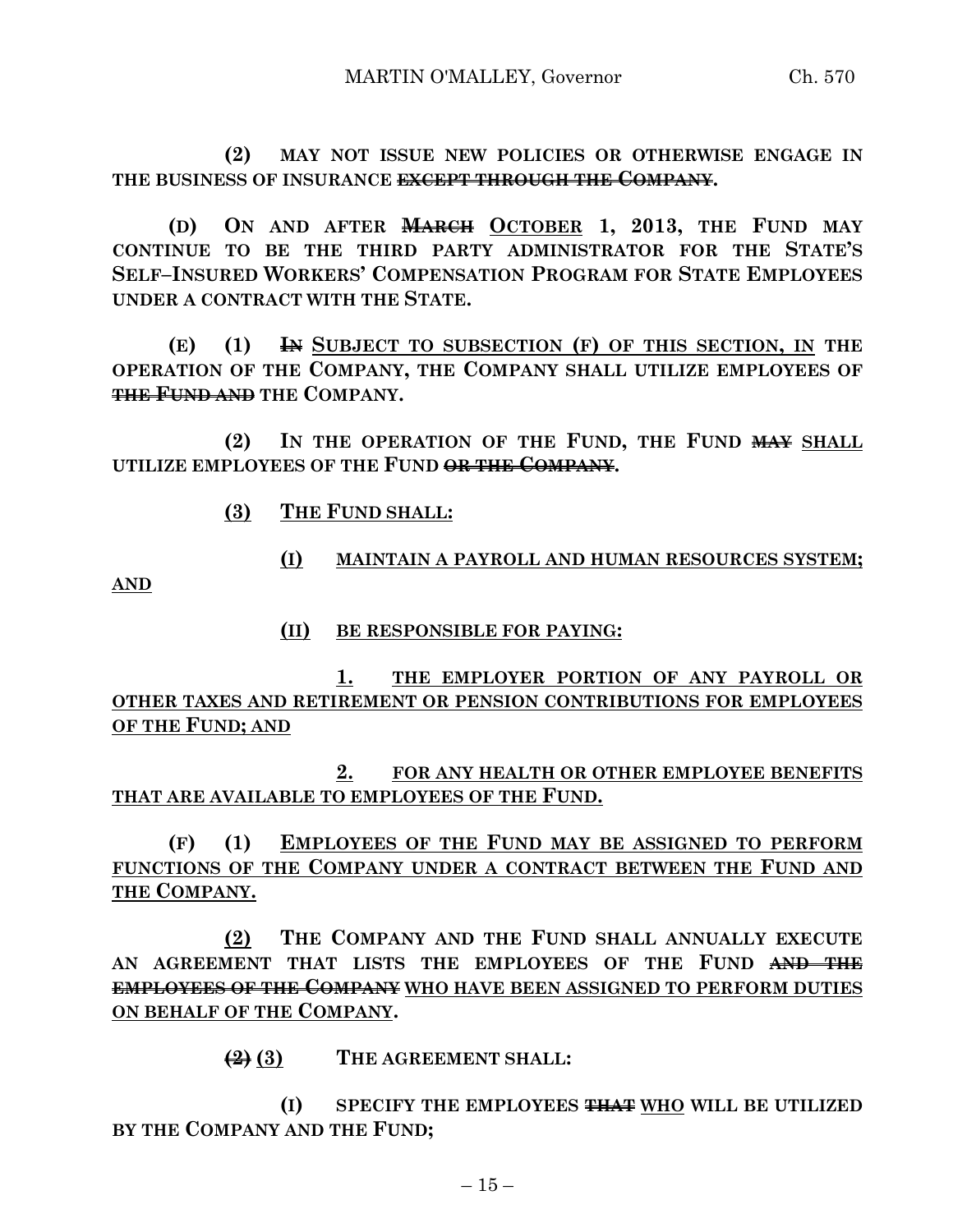# **(II) STATE THE RELATIONSHIP BETWEEN THE COMPANY AND THE FUND;**

# **(III) PROVIDE THAT, EXCEPT WITH RESPECT TO ASSETS NECESSARY FOR THE FUND TO PERFORM ITS DUTIES UNDER THIS SUBTITLE, ALL ASSETS AND LIABILITIES OF THE FUND ARE THE ASSETS AND LIABILITIES OF THE COMPANY; AND**

**(IV) (III) BE FILED WITH THE ADMINISTRATION.**

**10–103.**

- **(A) ON AND AFTER MARCH OCTOBER 1, 2013:**
	- **(1) THE FUND MAY NOT HIRE NEW EMPLOYEES; AND**
	- **(2) EMPLOYEES OF THE FUND:**
		- **(I) MAY REMAIN EMPLOYEES OF THE FUND;**

**(II) SHALL CONTINUE TO BE STATE EMPLOYEES ONLY IF THEY REMAIN EMPLOYEES OF THE FUND;**

**(III) MAY NOT BE REQUIRED TO BE EMPLOYEES OF THE COMPANY;**

**(IV) SHALL BE SUBJECT TO EACH LAW THAT APPLIED TO EMPLOYEES OF THE FUND IMMEDIATELY BEFORE MARCH OCTOBER 1, 2013;**

**(V) SHALL BE SUBJECT TO THE SAME TERMS AND CONDITIONS OF EMPLOYMENT AS EXISTED IMMEDIATELY BEFORE MARCH OCTOBER 1, 2013, INCLUDING BENEFITS, LEAVE, AND PAY GRADE;**

**(VI) SHALL REMAIN IN THE STATE RETIREMENT SYSTEM ONLY IF THEY REMAIN EMPLOYEES OF THE FUND;**

**(VII) EXCEPT FOR CHANGES IN BENEFITS OR COMPENSATION APPLICABLE TO STATE EMPLOYEES GENERALLY, MAY NOT BE DENIED ANY COMPENSATION OR BENEFIT PROVIDED TO EMPLOYEES OF THE FUND AS OF MARCH OCTOBER 1, 2013;**

**(VIII) MAY NOT BE DENIED A PROMOTION, BASED ON THE EMPLOYEE'S STATUS AS AN EMPLOYEE OF THE FUND; AND**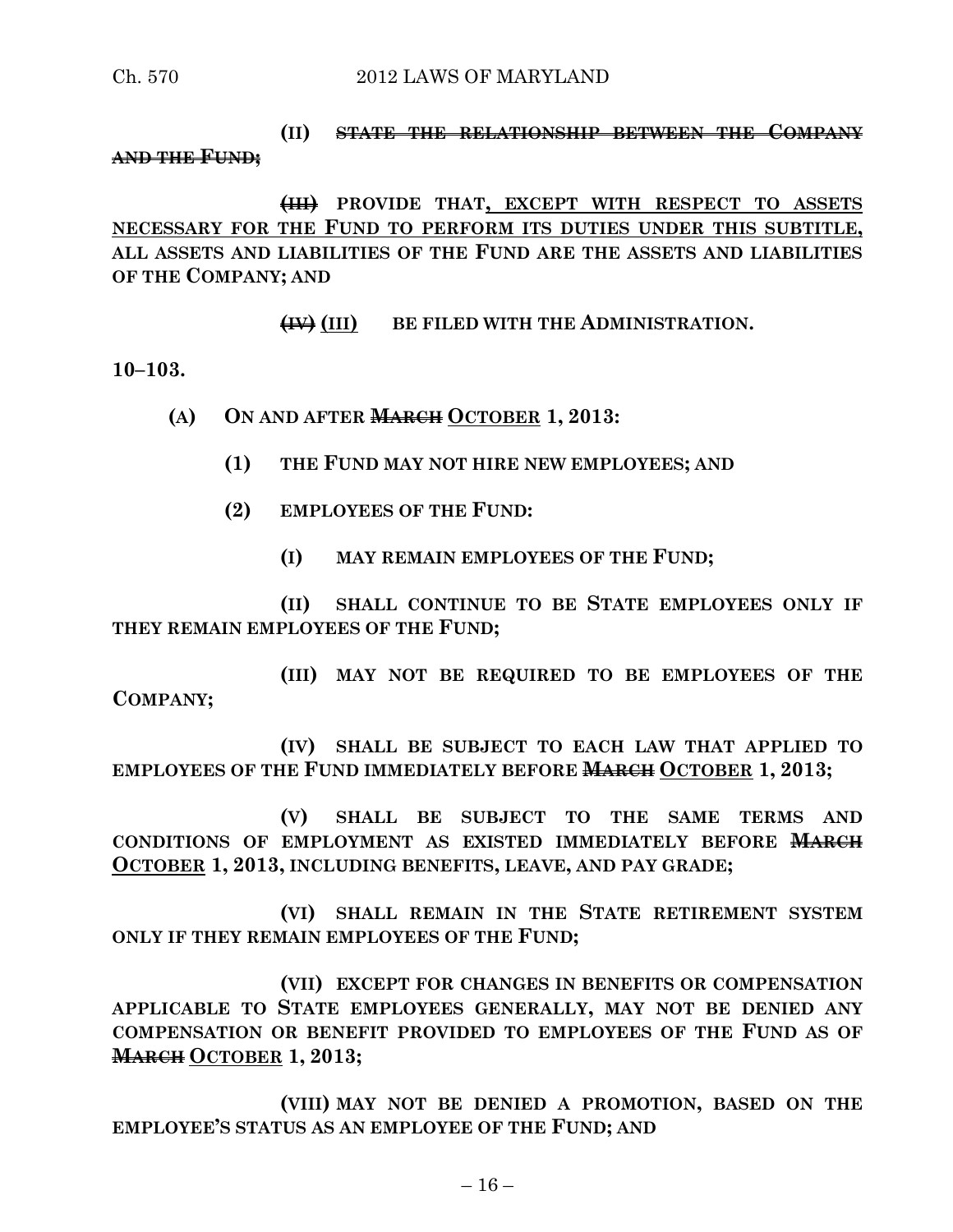**(IX) SUBJECT TO SUBSECTION (B) OF THIS SECTION, MAY ELECT TO BE AN EMPLOYEE OF THE COMPANY.**

**(B) IF AN EMPLOYEE OF THE FUND INTENDS TO ELECT TO BE AN EMPLOYEE OF THE COMPANY UNDER SUBSECTION (A)(2)(IX) OF THIS SECTION, THE COMPANY SHALL:**

**(1) REQUIRE THE EMPLOYEE TO MAKE THE ELECTION IN WRITING; AND**

**(2) PROVIDE THE EMPLOYEE WITH INFORMATION THAT:**

**(I) STATES THAT THE ELECTION OF THE EMPLOYEE TO BECOME AN EMPLOYEE OF THE COMPANY IS VOLUNTARY AND IRREVOCABLE; AND**

**(II) FULLY DISCLOSURES** *DISCLOSES* **THE TERMS OF EMPLOYMENT WITH THE COMPANY.**

**(C) AN EMPLOYEE OF THE COMPANY MAY NOT ELECT TO BE AN EMPLOYEE OF THE FUND.**

**[**10–105.

(a) Except for Title 3, Subtitle 1, Title 8, Subtitle 3, and Title 11 of the Insurance Article and as otherwise provided by law, the Fund is subject to the Insurance Article to the same extent as an authorized domestic workers' compensation insurer.

(b) Notwithstanding subsection (a) of this section, the Fund shall register with the Commissioner and be subject to the provisions of Title 8, Subtitle 3 of the Insurance Article if the Fund operates as an administrator, as defined in § 8–301 of the Insurance Article.**]**

**[**10–106.

(a) Subject to subsection (b) of this section, the Fund shall operate in a manner similar to an authorized domestic workers' compensation insurer.

- (b) The Fund shall:
	- (1) serve as a competitive insurer in the marketplace;

(2) guarantee the availability of workers' compensation insurance in the State;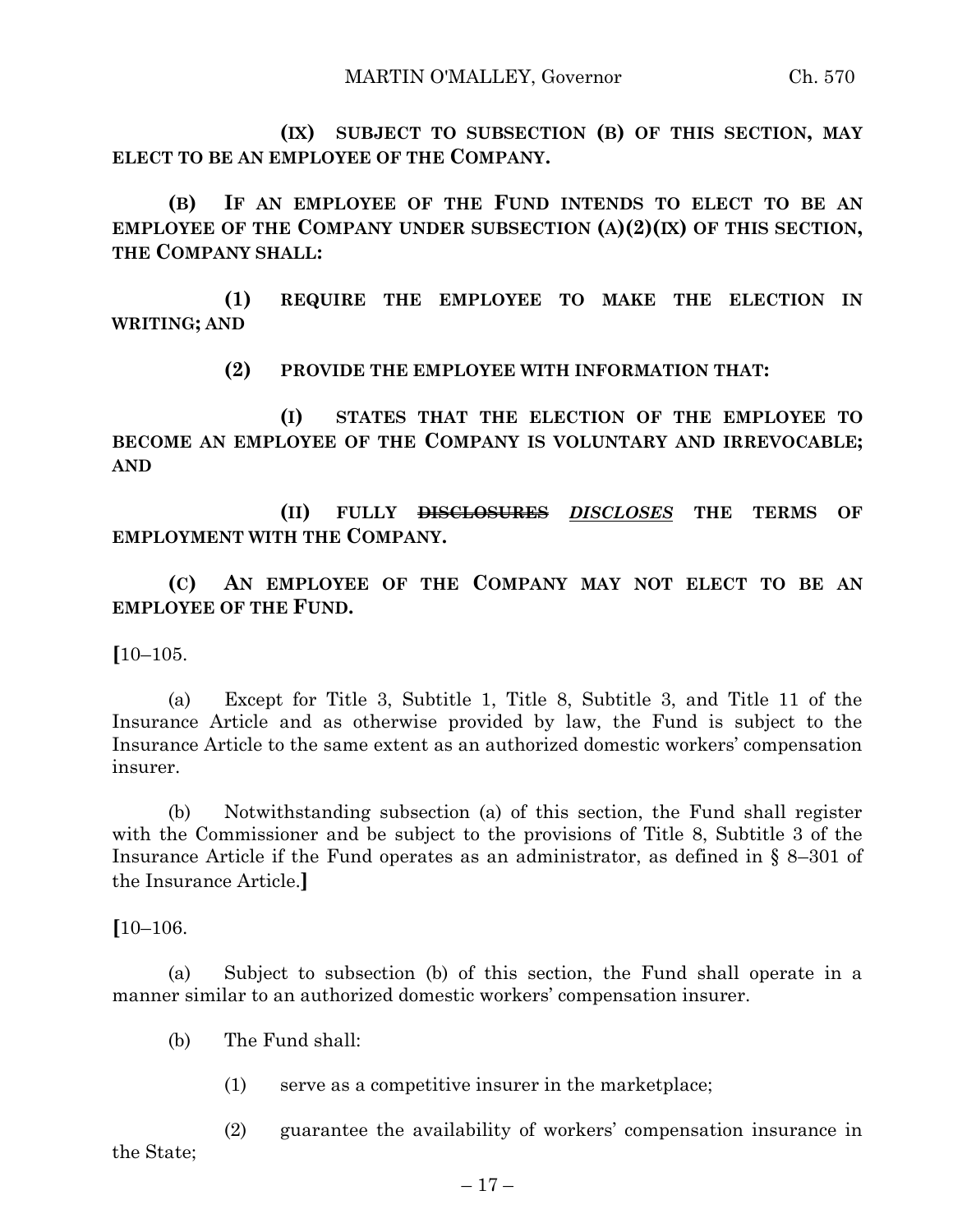(3) serve as the workers' compensation insurer of last resort; and

(4) engage only in the business of workers' compensation insurance in accordance with State law.**]**

### **[**10–107.**] 10–104.**

(a) The Fund is independent of all State units.

(b) (1) Except as provided in paragraph (2) of this subsection and elsewhere in this subtitle, the Fund is not subject to any law, including § 6–106 of the State Government Article, that affects governmental units.

- (2) The Fund is subject to:
	- (i) Title 10, Subtitle 6, Part III of the State Government Article;
	- (ii) Title 12 of the State Government Article;
	- (iii) the Maryland Public Ethics Law; and
- (iv) Title 5, Subtitle 3 of the State Personnel and Pensions Article.

(3) Paragraph (1) of this subsection does not affect the exemption from property tax under § 7–210 of the Tax – Property Article.

**[**(c) The Fund is a member of the Property and Casualty Insurance Guaranty Corporation.**]**

**[**10–108.

Beginning with calendar year 1994, the calendar year is the fiscal year of the Fund.**]**

### **[**Part III. Board.**]**

**[**10–109.**] 10–105.**

**(A) (1)** There is a Board for the Injured Workers' Insurance Fund.

### **(2) THE BOARD SHALL MANAGE THE BUSINESS AND AFFAIRS OF THE FUND AS AN INSTRUMENTALITY OF THE STATE IN ACCORDANCE WITH STATE LAW.**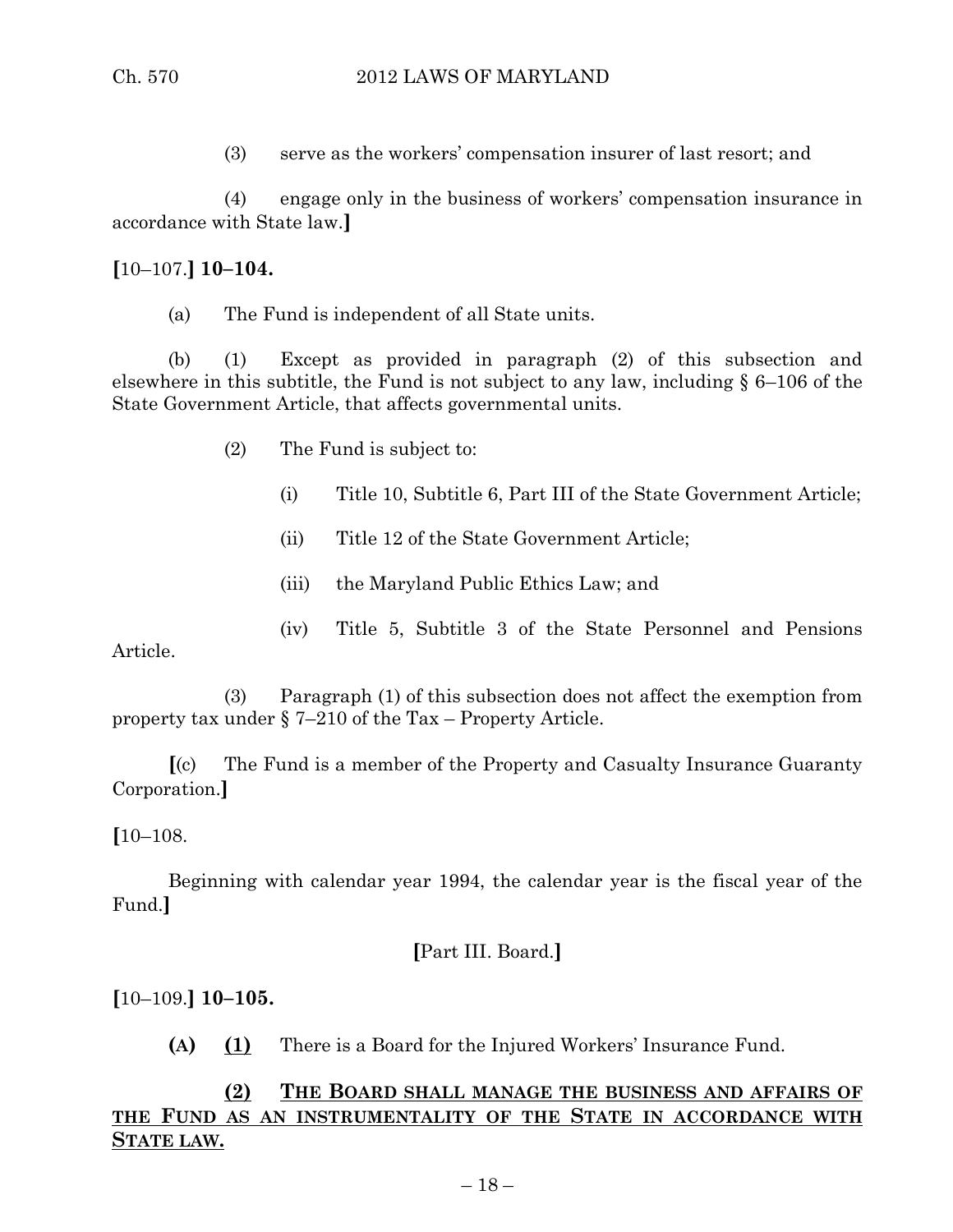**(B) THE BOARD IS THE BOARD FOR THE COMPANY ESTABLISHED UNDER TITLE 24, SUBTITLE 3 OF THE INSURANCE ARTICLE.**

**(C) MEMBERS OF THE BOARD THAT WERE APPOINTED TO THE BOARD AS OF OCTOBER 1, 2012, SHALL:**

**(1) CONTINUE TO SERVE THE CURRENT TERM THEIR CURRENT TERMS ON THE BOARD; AND**

**(2) SERVE ON THE BOARD FOR THE COMPANY UNDER THE SAME TERMS AND CONDITIONS AS IF THEY WERE APPOINTED TO THE BOARD FOR THE COMPANY UNDER TITLE 24, SUBTITLE 3 OF THE INSURANCE ARTICLE.**

**(D) THE BOARD:**

**(1) SHALL BE SUBJECT TO THE RULES, BYLAWS, AND PROCEDURES THAT THE BOARD FOR THE COMPANY ADOPTS UNDER TITLE 24, SUBTITLE 3 OF THE INSURANCE ARTICLE; AND** 

**(2) MAY ADOPT ANY POLICY TO CARRY OUT THIS SUBTITLE.**

**[**10–110.

(a) The Board consists of 9 members appointed by the Governor with the advice and consent of the Senate.

(b) Each member shall be a citizen of the State.

(c) Before taking office, each appointee to the Board shall take the oath required by Article I, § 9 of the Maryland Constitution.

(d) (1) The term of a member is 5 years.

(2) The terms of members are staggered as required by the terms provided for members of the Board on October 1, 1991.

(3) At the end of a term, a member continues to serve until a successor is appointed and qualifies.

(4) A member who is appointed after a term has begun serves only for the rest of the term and until a successor is appointed and qualifies.

(5) A member may not serve for more than: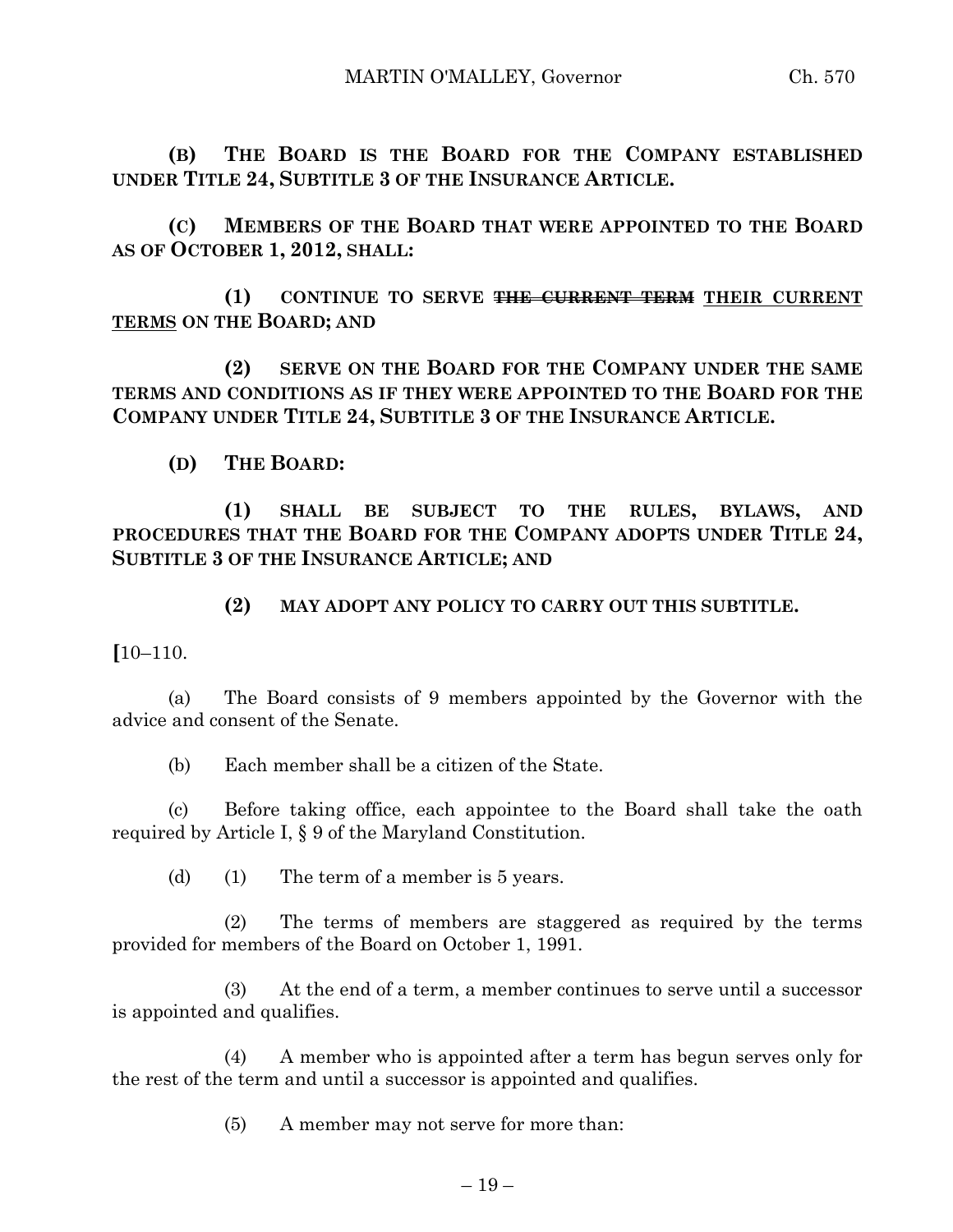- (i) two full terms; or
- (ii) a total of 10 years.

(e) The Governor may remove a member for incompetence or misconduct.**]**

**[**10–111.

(a) From among its members, the Board annually shall elect a chairman, a vice chairman, and a secretary.

(b) The manner of election of officers shall be as the Board determines.**]**

**[**10–112.

(a) The Board may not act on any matter unless at least 5 members concur.

(b) Each member of the Board shall devote the time needed to carry out the duties of office.

(c) The Board shall determine the times and places of its meetings.

(d) (1) Each member of the Board is entitled to:

- (i) the salary provided in the budget of the Board; and
- (ii) reimbursement for reasonable expenses:
	- 1. incurred in the performance of the Board member's

duties; and

- 2. as provided in the budget of the Board.
- (2) Each member of the Board shall be paid biweekly.**]**

### **[**10–113.**] 10–106.**

- (a) **(1)** The Board**[**:
	- (1)**]** shall appoint a President of the Fund**[**;

(2) shall appoint or employ attorneys to advise and represent the Fund in all legal matters and, where necessary, to sue or defend suits in the name of the Fund; and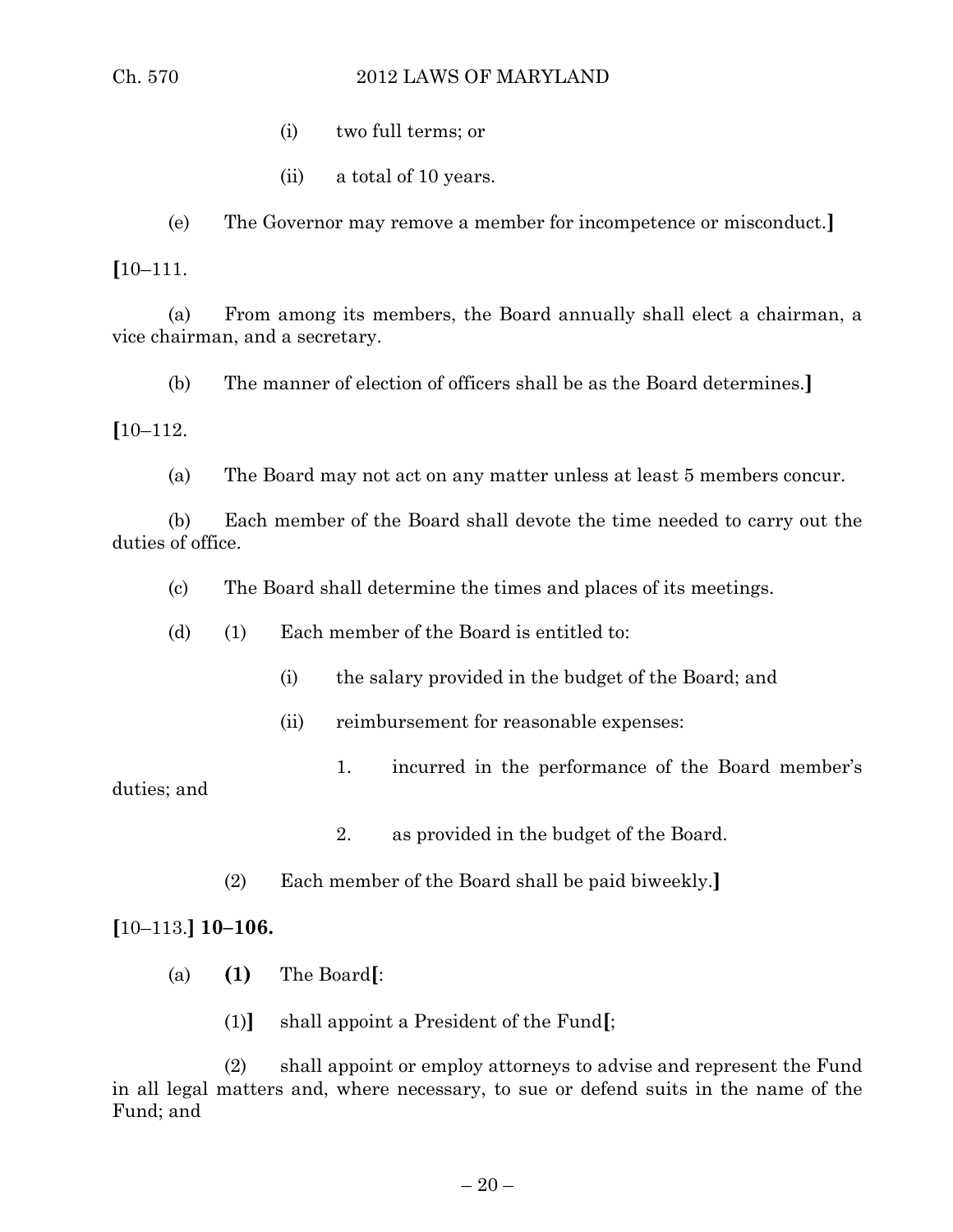(3) may employ other staff**]**.

**(2) THE PRESIDENT OF THE FUND MAY SHALL BE THE PRESIDENT OF THE COMPANY.**

(b) (1) Except as provided in paragraph (2) of this subsection, employees of the Fund are special appointments.

(2) A classified employee of the Fund hired before July 1, 1990 in a nonprofessional or nontechnical position shall remain a member of the classified service or its equivalent in the State Personnel Management System as long as the employee remains in a nonprofessional or nontechnical position with the Fund.

(c) (1) The Board shall set compensation for its employees.

(2) Except as otherwise provided in this subtitle, an employee of the Fund is not subject to any law, regulation, or executive order governing State employee compensation, including furloughs, salary reductions, or any other General Fund cost savings measure.

(d) (1) This subsection does not apply to the layoff of an employee because of lack of work.

(2) An employee of the Fund may not be permanently removed unless:

(i) written charges are filed;

(ii) the employee has an opportunity for a hearing in accordance with Title 10, Subtitle 2 of the State Government Article; and

(iii) there is cause for removal.

### **10–107.**

### **THE NOTWITHSTANDING ANY OTHER LAW TO THE CONTRARY, THE FUND SHALL REMAIN IN EXISTENCE UNTIL IT:**

# **(1) SHALL REMAIN IN EXISTENCE SO LONG AS THE FUND CONTINUES TO HAVE NO LONGER HAS ANY EMPLOYEES; AND**

**(2) MAY BE IS TERMINATED ONLY BY THE REPEAL OF THIS SUBTITLE.**

**[**10–114.

(a) The Board may adopt any policy to carry out this subtitle.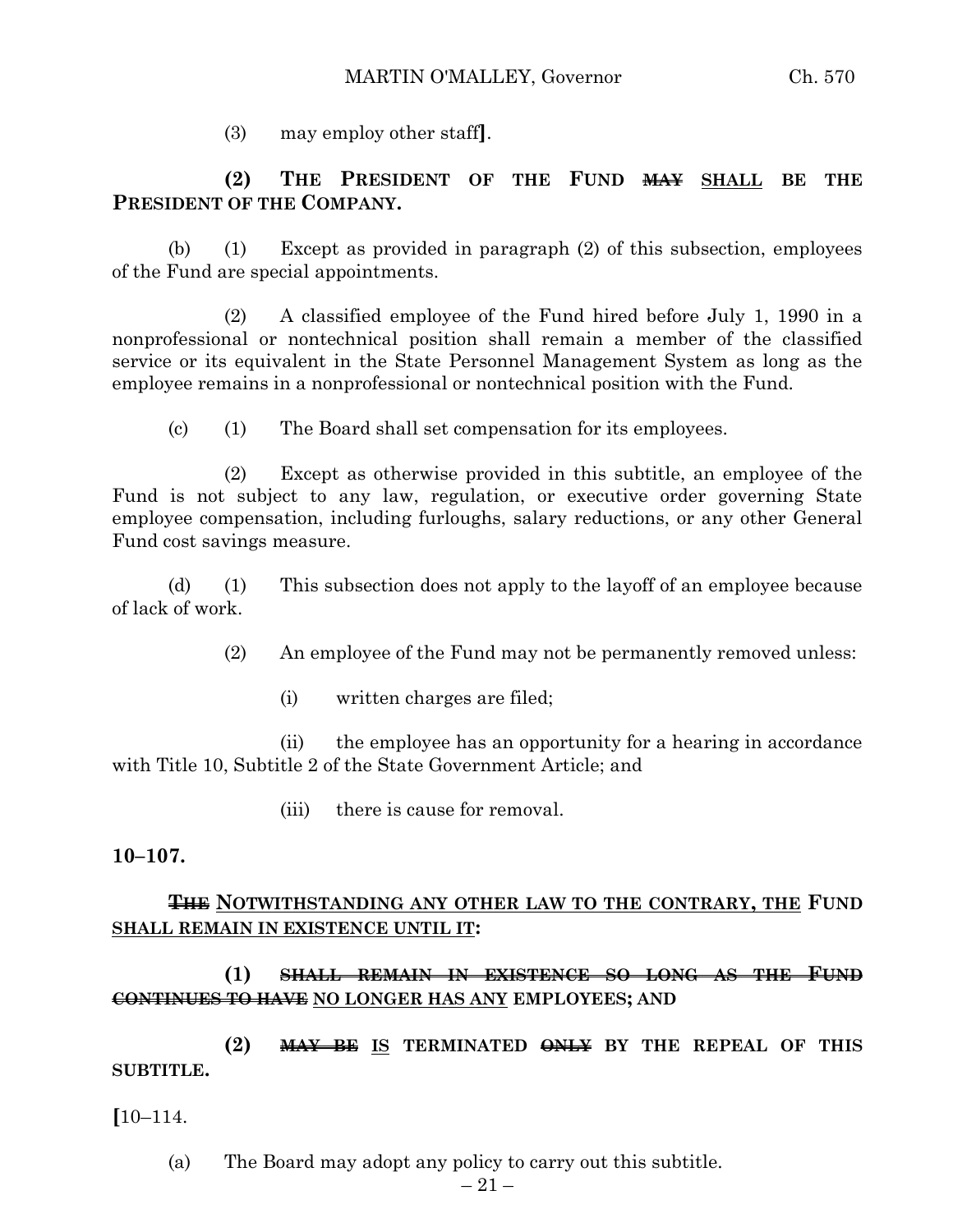(b) (1) The Board shall have a plan to promote the services of the Fund to employers in the State.

(2) As part of the plan, the Board may prepare a pamphlet about the Fund and provide copies to each county for distribution to businesses with personal property tax bills.**]**

**[**Part IV. Purposes and Administration of Fund.**]**

**[**10–117.

The Board:

(1) shall use the Fund to insure employers against liability under Title 9 of this article; and

- (2) may use the Fund:
	- (i) to provide employer's liability insurance; and
- (ii) on behalf of a policyholder, to pay benefits equal to benefits

allowed under:

- 1. a compensation law of another state; or
- 2. a federal compensation law.**]**

**[**10–118.

- (a) The Fund shall consist of:
	- (1) premiums for insurance that the Fund issues;
	- (2) income from investments under  $\S 10-122$  of this subtitle;
	- (3) interests on deposits or investments of money from the Fund; and

(4) the money that the Attorney General collects under  $\S$  10–133(c) of this subtitle on debts.

(b) The Fund shall include each security or other property that is acquired with money of the Fund.

(c) The Board shall use the Fund to pay all of the expenses under this subtitle, including losses on insurance that the Fund issues.**]**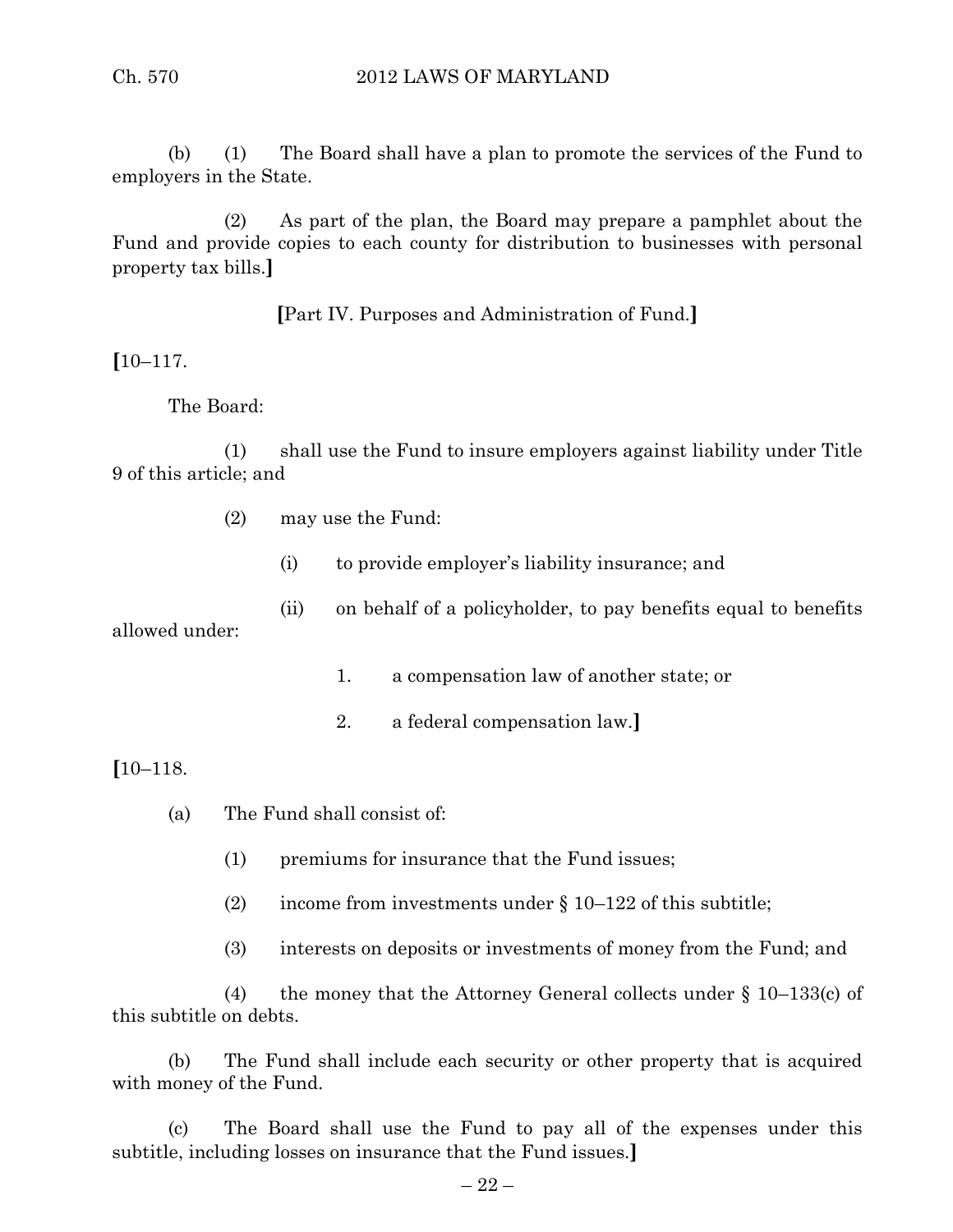**[**10–120.

(a) The Board shall administer the Fund.

(b) (1) The Board shall prepare capital and operating budgets for the Fund.

(2) For information only, the Board shall submit the budgets to the Senate Budget and Taxation Committee and the House Appropriations Committee.

(c) The Board shall issue receipts for money that the Fund receives.**]**

**[**10–121.

The Board shall keep reserves and surplus in accordance with the Insurance Article.**]**

**[**10–122.

(a) Consistent with minority business purchasing standards applicable to units of State government under the State Finance and Procurement Article and consistent with the fiduciary duties of the Board, the Board shall attempt to use to the greatest extent feasible minority business enterprises to provide brokerage and investment management services to the Board.

(b) For purposes of this section, brokerage and investment management services shall include services relating to all allocated asset classes.

(c) (1) To assist it in achieving the goal described under subsection (a) of this section, the Board shall undertake measures to remove any barriers that limit full participation by minority business enterprises in brokerage and investment management services opportunities afforded by the Fund.

(2) The measures undertaken by the Board shall include the use of a wide variety of media, including the Board's website, to provide notice to a broad and varied range of potential providers about the brokerage and investment management services opportunities afforded by the Fund.

(d) In conjunction with the Governor's Office of Minority Affairs, the Board shall develop guidelines to assist it in identifying and evaluating qualified minority business enterprises in order to help the Fund achieve the objective for greater use of minority business enterprises for brokerage and investment management services.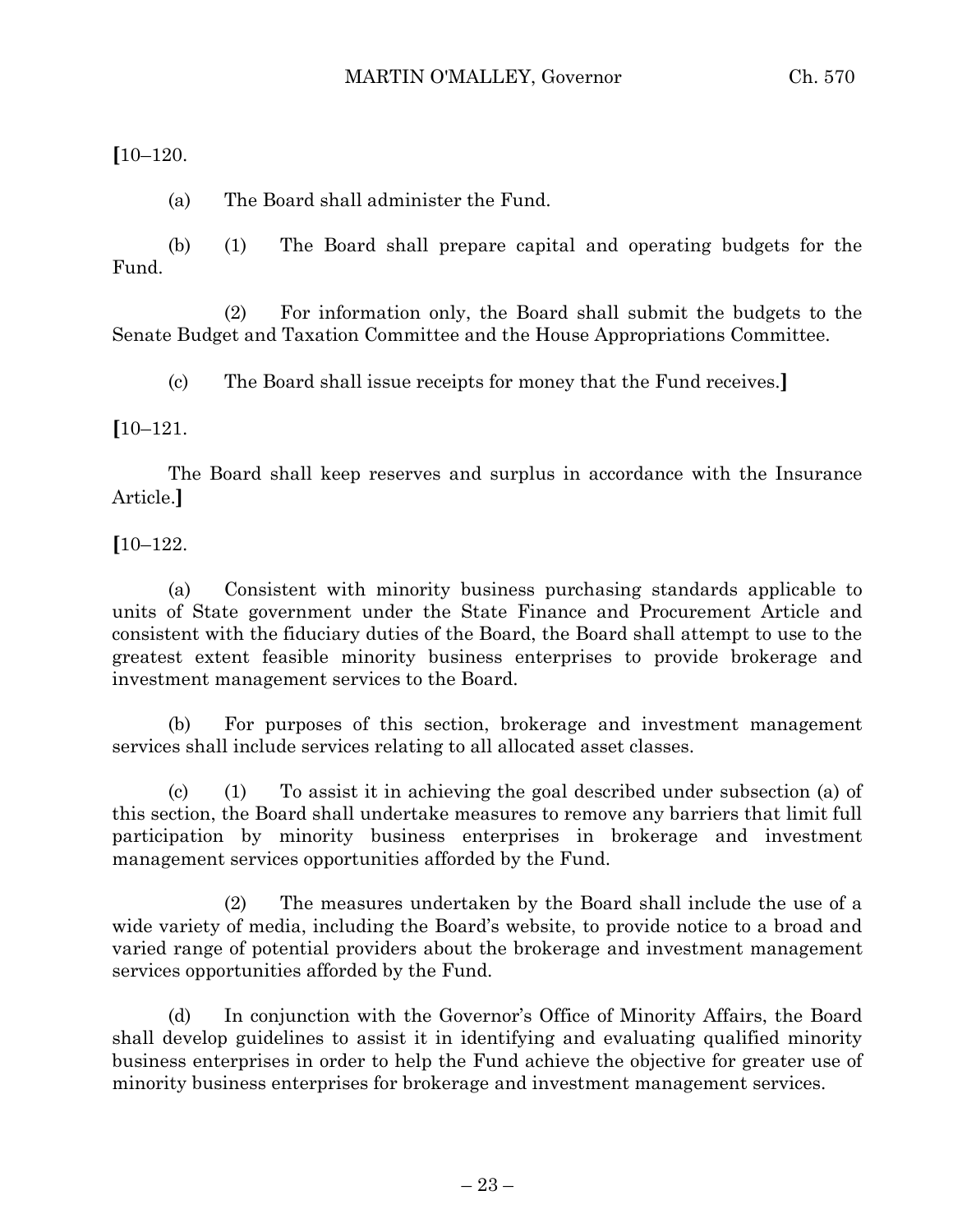(e) On or before September 1 each year, the Board shall submit a report to the Governor's Office of Minority Affairs and, subject to  $\S$  2–1246 of the State Government Article, the General Assembly on:

(1) the identity of the minority business enterprise brokerage and investment management services firms used by the Board in the immediately preceding fiscal year;

(2) the percentage and dollar value of the Fund assets that are under the investment control of minority business enterprise brokerage and investment management services firms; and

(3) the measures the Board undertook in the immediately preceding fiscal year in accordance with subsection (c)(2) of this section.**]**

**[**10–125.

(a) The Fund shall be examined by the Commissioner in accordance with Title 2, Subtitle 2 (Enforcement) of the Insurance Article.

(b) As part of an examination under § 2–205 of the Insurance Article, the Commissioner shall, at least once every 5 years, determine whether the Fund's rate making practices produce actuarially sound rates.**]**

**[**10–126.

(a) Within 90 days after the close of each fiscal year, the Board shall submit to the Governor an annual report that includes a detailed statement of:

- (1) the condition and expenses of the Fund in detail;
- (2) growth of the Fund;
- (3) changes in earned premiums of the Fund;
- (4) changes in the number of policyholders of the Fund;
- (5) the degree of the Fund's personnel flexibility;
- (6) trends in the overall market share; and
- (7) trends in the premium to expense ratio.

(b) (1) On or before October 1 of each year, the Fund shall submit to the Governor: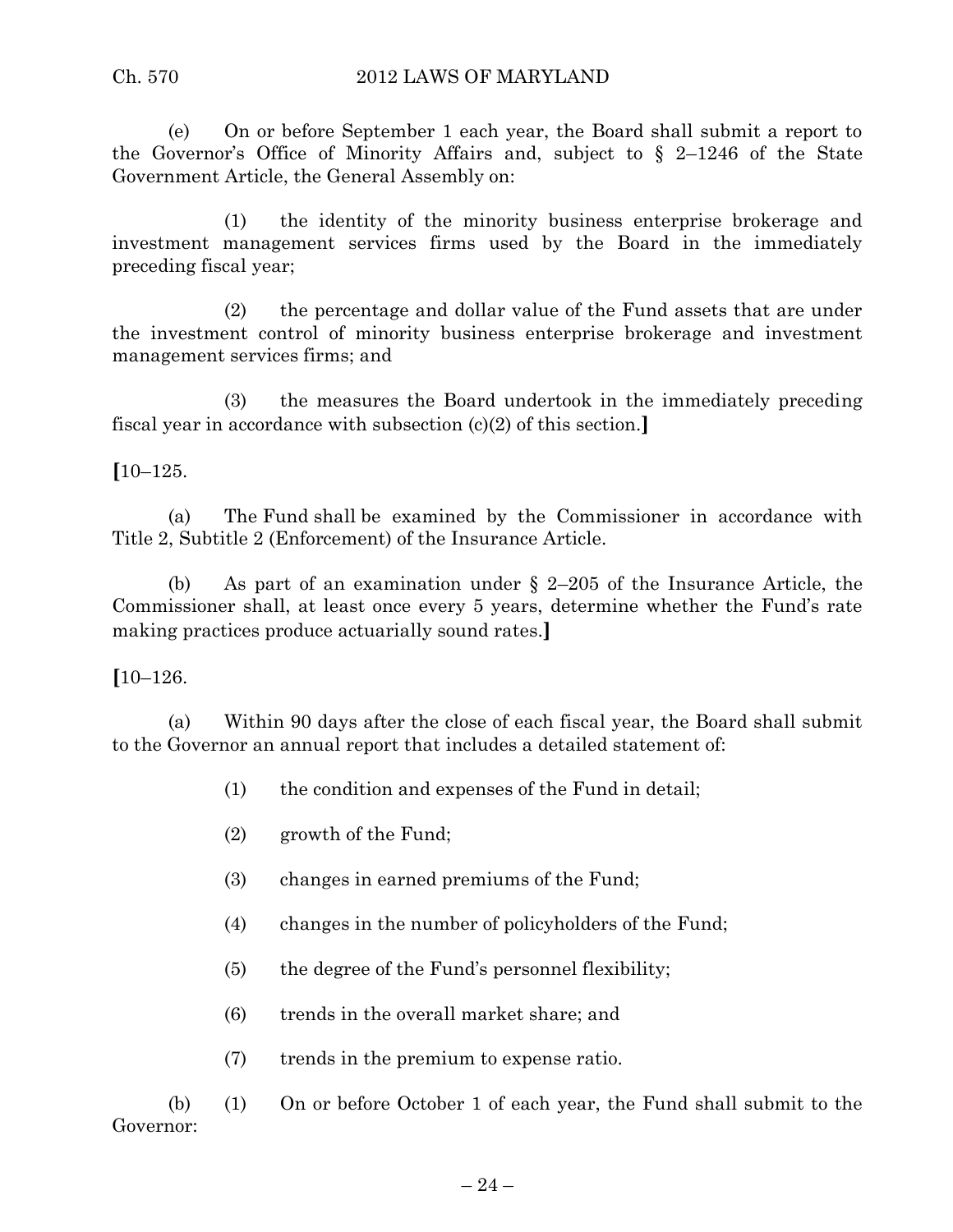MARTIN O'MALLEY, Governor Ch. 570

(i) a copy of each policy form that the Fund will use during the next calendar year;

(ii) the schedule of premium rates that the Fund will charge for the next calendar year;

(iii) information about provision for claim payment, as defined in § 11–330(a) of the Insurance Article, for each class for which the Fund writes coverage; and

(iv) other information that the Governor requests about premium rates, including classes, financial information, and losses.

(2) (i) Information required under paragraph  $(1)(ii)$  through (iv) of this subsection shall be submitted on the form that the Governor requires.

(ii) The form shall conform as closely as possible to the form that a rating organization uses to comply with §§ 11–307, 11–329, and 11–330 of the Insurance Article.**]**

**[**10–127.

If the General Assembly repeals this subtitle, money in the Fund at the time of repeal shall be distributed:

(1) as the General Assembly provides; or

(2) if the General Assembly does not provide for distribution, as justice requires, with due regard for existing obligations for compensation.**]**

**[**Part V. Insurance Program.**]**

**[**10–130.

(a) The Board shall adopt a schedule of premium rates in accordance with sound actuarial practices and shall ensure that the rates are not excessive, inadequate, or unfairly discriminatory.

(b) The Commissioner shall review the Fund's rates as part of an examination under § 2–205 of the Insurance Article to determine whether the Fund's rate making practices produce actuarially sound rates.

(c) (1) The Board shall determine the schedule by:

(i) classifying all of the policyholders on the basis of the respective level of hazard of their enterprises; and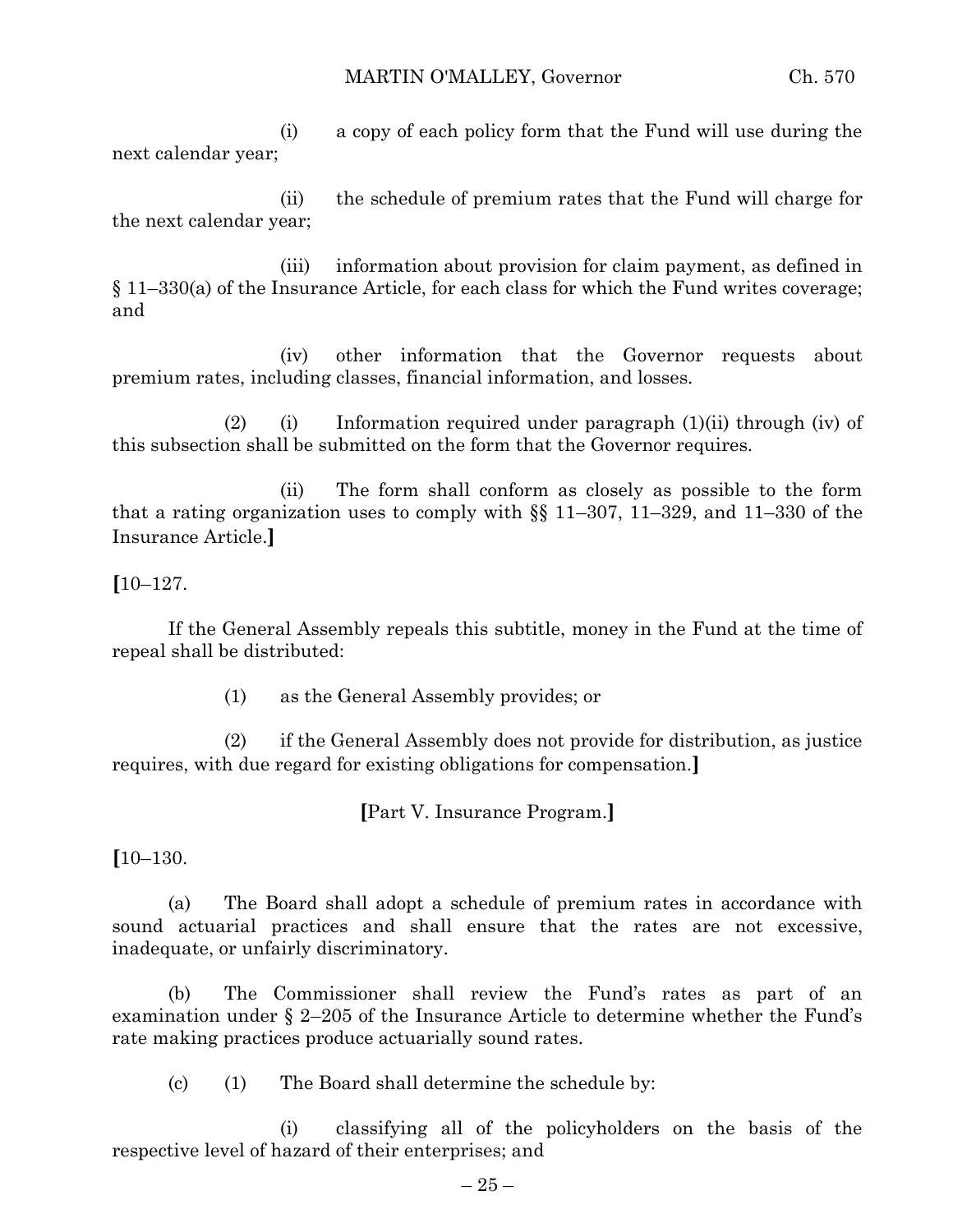- (ii) setting a premium rate for each class on the basis of:
	- 1. its level of hazard; and
	- 2. incentives to prevent injuries to employees.

(2) To determine the schedule, the Board shall use the rating system that, in the opinion of the Board:

(i) most accurately measures the level of hazard for each policyholder on the basis of the number of injuries that occur in the enterprises of the policyholder;

- (ii) encourages the prevention of injuries; and
- (iii) ensures the solvency of the Fund from year to year.
- (3) The Board may set minimum premium rates.

(d) (1) The Board shall state premium rates as a percentage of the gross annual wages of employees to whom Title 9 of this article applies.

(2) For employees who work partly in and partly outside the State, the premium shall be based on wages for employment in the State.

(e) (1) Except as provided in paragraph (2) of this subsection, the schedule of premium rates in effect at the beginning of a calendar year remains in effect for the year.

(2) The Board shall adjust classes and rates as often as the Board determines to be just and advantageous to meet the criteria under subsection (c)(2) of this section and to reflect changes in levels of hazards.**]**

**[**10–131.

An employer shall apply for insurance under this subtitle in accordance with the policies of the Board.**]**

**[**10–132.

Each employer who applies and is eligible for insurance under this subtitle shall be assigned, after consideration of the number of employees and the relative hazards of the various types of work performed in the enterprise of the employer:

(1) to the class that includes the work; or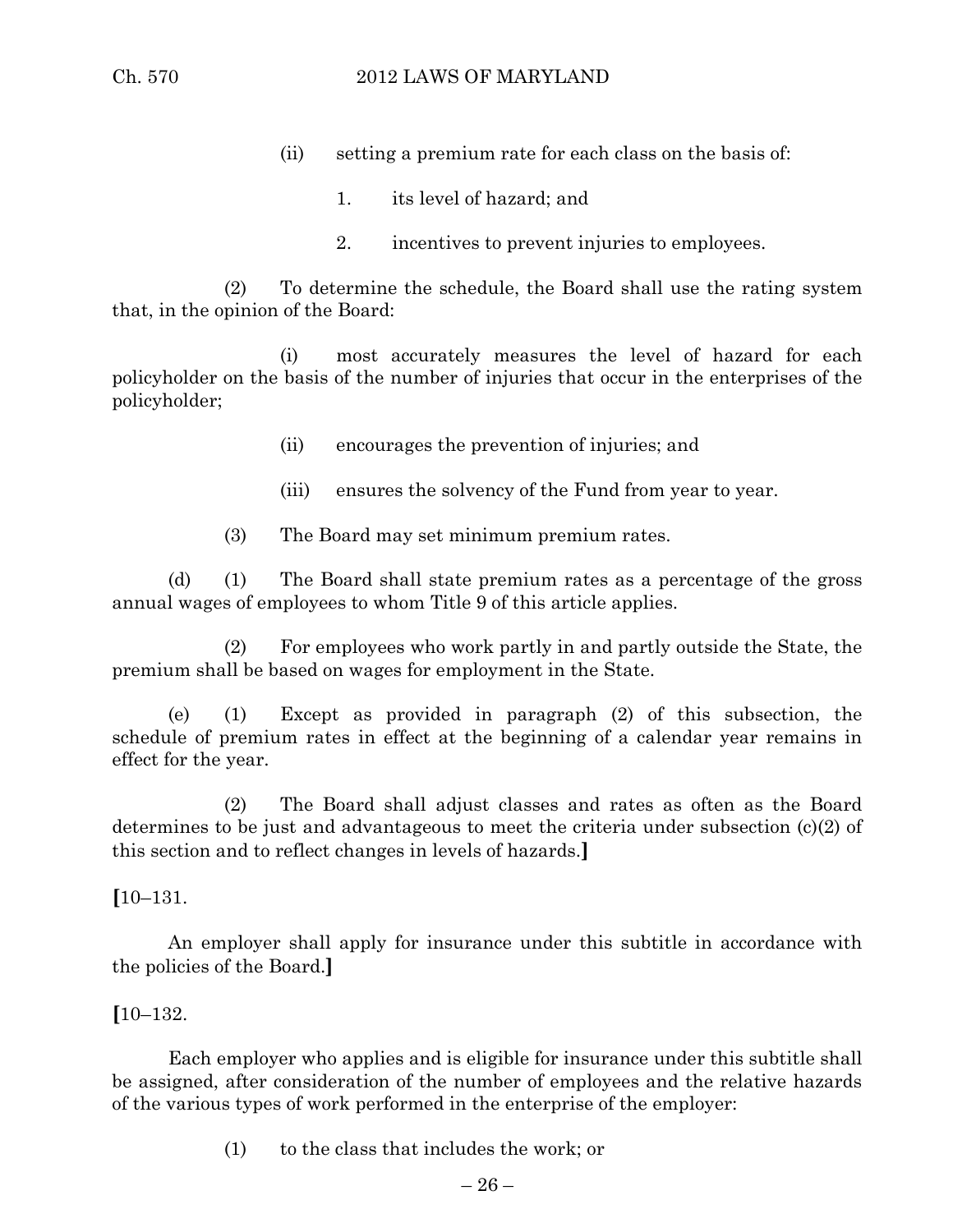(2) if more than 1 class clearly applies to the work, to each applicable class.**]**

**[**10–133.

(a) The Board shall adopt policies that provide procedures and standards for the payment of premiums.

(b) (1) Subject to paragraph (2) of this subsection, the Board, the President of the Fund, or the Executive Vice President of the Fund may:

(i) cancel the insurance of a policyholder who fails to pay a premium due to the Fund; and

(ii) refer to the Attorney General, for collection, the debt of any policyholder whose insurance is being canceled under this paragraph.

(2) At least 10 days before the date set for cancellation of insurance under this subsection, the Board shall:

(i) serve on the policyholder, by personal service or by certified or registered mail sent to the last known resident address of the policyholder, a notice of intention to cancel insurance; and

(ii) submit a copy of the notice to the Workers' Compensation Commission's designee.

(3) Notice under this subsection may be given:

(i) for a policyholder that is a corporation, to an official or other agent of the corporation on whom legal process may be served; and

(ii) for a policyholder that is a partnership, to any partner.

(4) Notice under this subsection shall state the date on which the cancellation is to become effective.

(5) Whenever a debt is referred under this subsection for collection, the insurance may not be reinstated until the debt is paid in full.

(c) (1) Whenever a debt is referred under this section for collection, the Board, the President of the Fund, or the Executive Vice President of the Fund shall provide the Attorney General with:

(i) the name of the policyholder;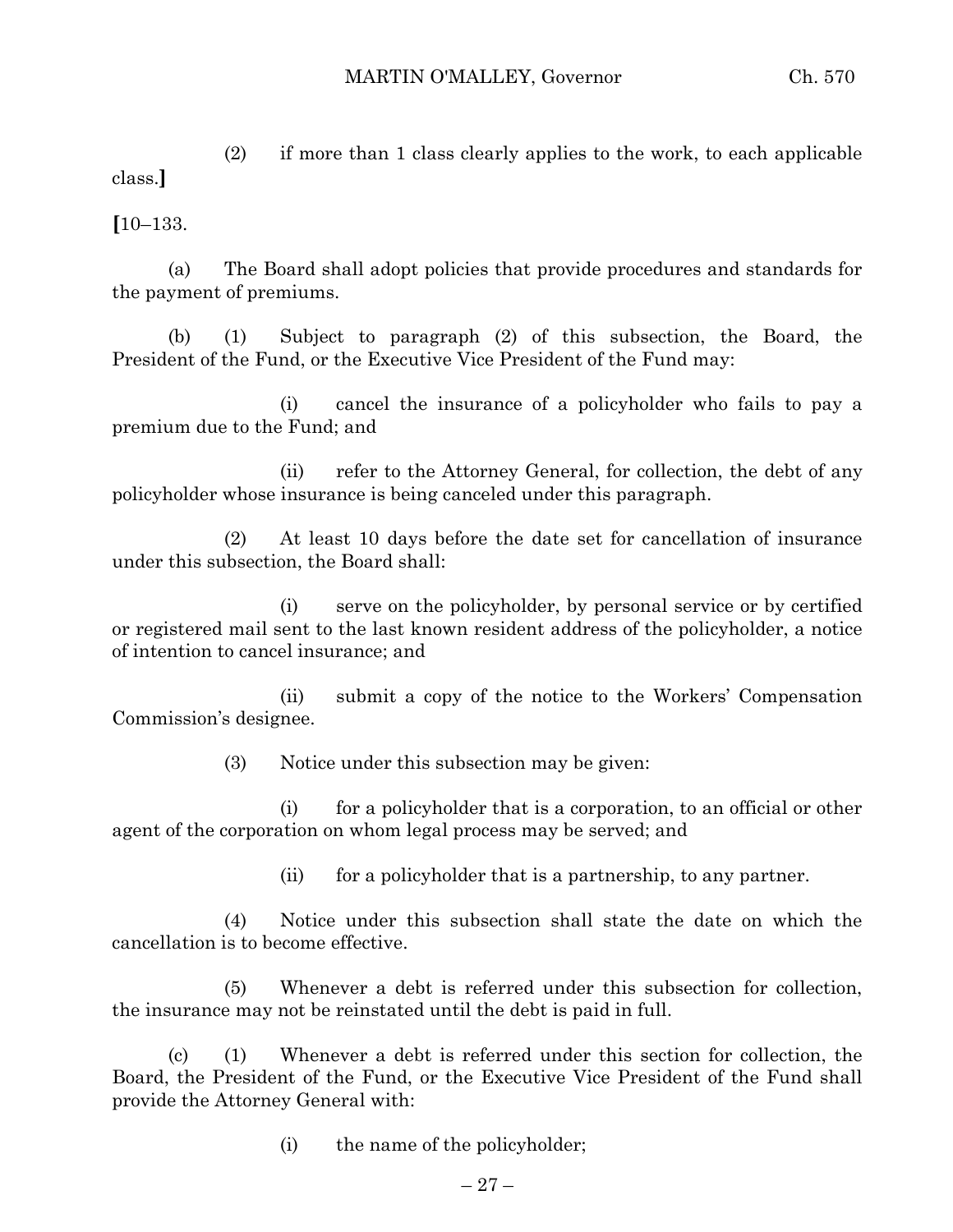(ii) each known business or resident address of the policyholder; and

(iii) a statement of the amount that the policyholder owes to the Fund.

(2) The Attorney General may sue, in the name of the Fund, to collect the debt.

(d) If the President of the Fund considers settlement to be in the best interest of the Fund, a debt that is referred under this section for collection may be settled.**]**

**[**10–134.

The Board shall issue a certificate of insurance.**]**

**[**10–135.

- (a) The Board may:
	- (1) adopt requirements for uniform payroll; and
	- (2) require each policyholder to conform to the requirements.

(b) In accordance with the requirements that the Board adopts, each policyholder shall submit a report on wages or other documentation to the Board at intervals that the Board sets.

(c) The Board or its authorized employee may inspect at any time the payroll of a policyholder.

(d) (1) Subject to paragraph (2) of this subsection, the Board, the President of the Fund, or the Executive Vice President of the Fund may cancel the insurance of a policyholder who:

(i) fails to comply with subsection (b) of this section; or

(ii) refuses to allow an inspection authorized under subsection (c) of this section.

(2) At least 30 days before the date set for cancellation of insurance under this subsection, the Board shall: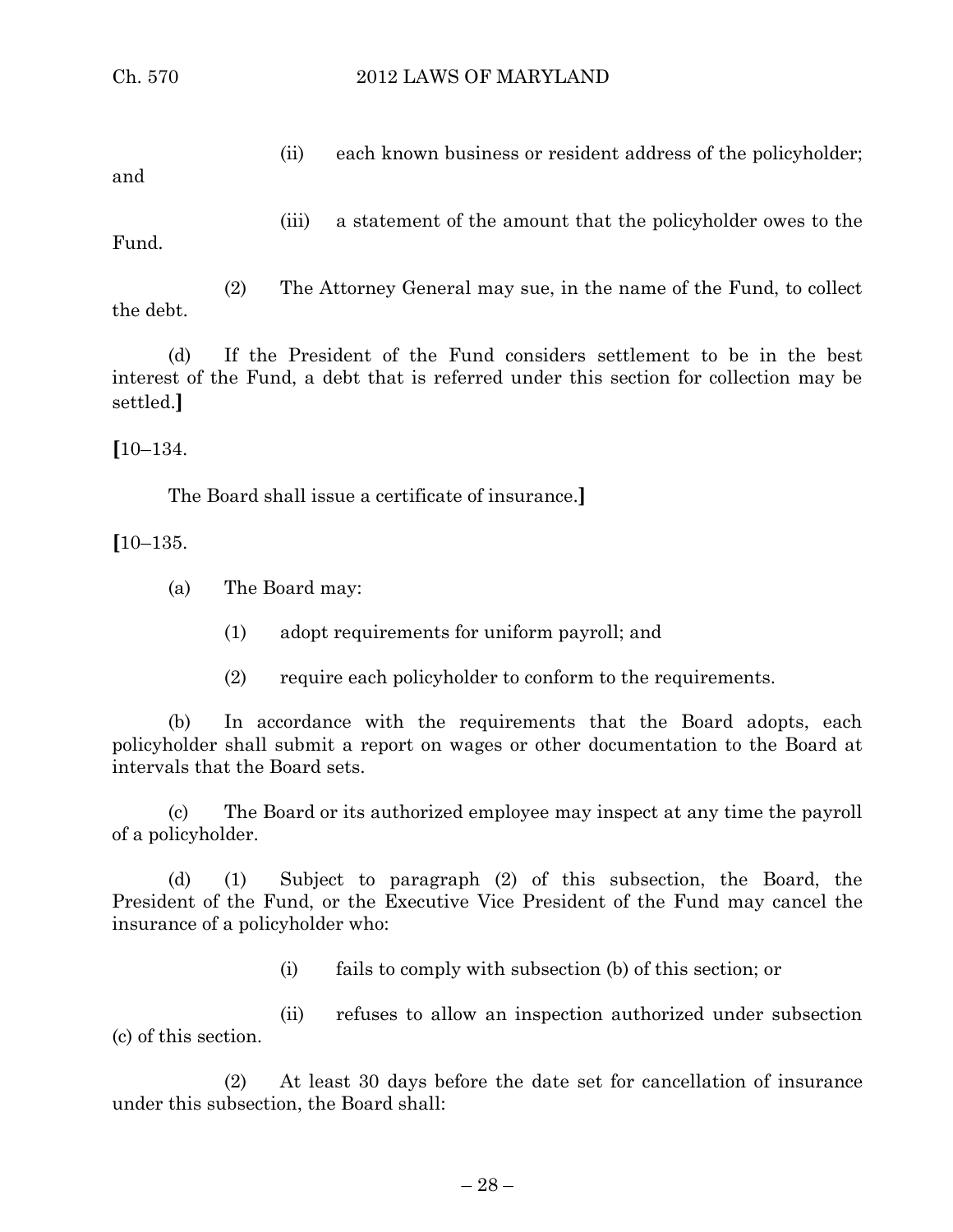(i) serve on the policyholder, by personal service or by certified or registered mail sent to the last known resident address of the policyholder, a notice of intention to cancel insurance; and

(ii) submit a copy of the notice to the Workers' Compensation Commission's designee.

(3) Notice under this subsection may be given:

(i) for a policyholder that is a corporation, to an official or other agent of the corporation on whom legal process may be served; and

(ii) for a policyholder that is a partnership, to any partner.

(4) Notice under this subsection shall state the date on which the cancellation is to become effective.**]**

**[**10–136.

A policyholder may cancel a policy under this subtitle, if the policyholder:

- (1) gives the Fund written notice; and
- (2) promptly pays all premiums owed to the Fund.**]**

**[**10–137.

If the Board considers an account to be uncollectible, the account may be charged from the books of the Fund.**]**

**[**10–138.

(a) Subject to subsection (b) of this section, the President of the Fund may settle a claim that the Fund has against a governmental unit or person who is alleged to be liable for an accident for which the Fund pays compensation.

(b) The President may settle a claim under this section only if:

(1) the Workers' Compensation Commission consents; and

(2) for a settlement that will prejudice any right of an injured employee, the employee consents.**]**

**[**Part VI. Prohibited Act; Penalty.**]**

**[**10–141.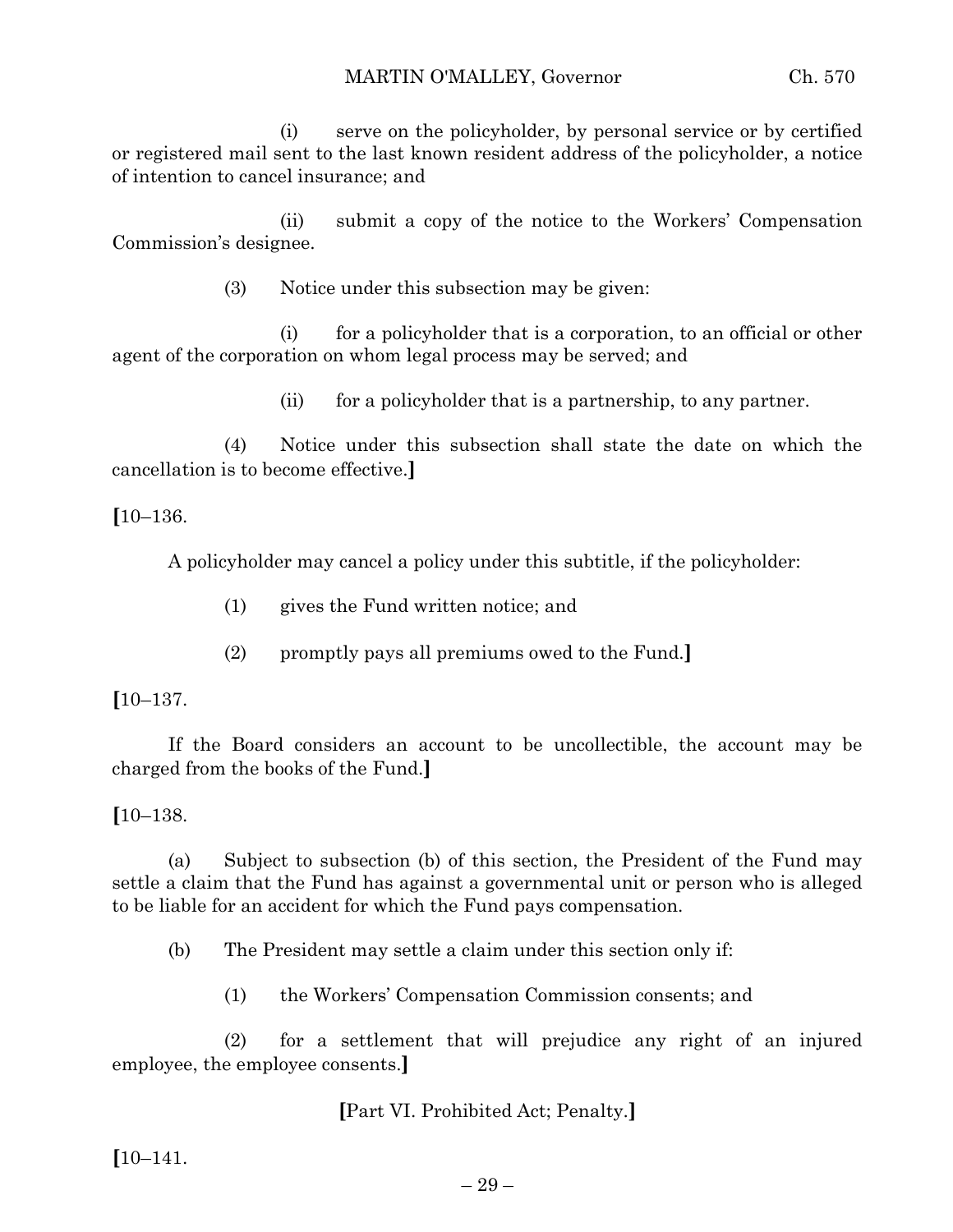(a) An employer may not with fraudulent intent misrepresent to the Board the wages on which a premium under this subtitle is based.

(b) A person who violates any provision of this section is guilty of a misdemeanor and on conviction is subject to a fine not exceeding \$1,000 or imprisonment not exceeding 90 days or both.**]**

SECTION 3. AND BE IT FURTHER ENACTED, That the Laws of Maryland read as follows:

# **Article – State Personnel and Pensions**

21–307.

**(P) (1) ON AND AFTER OCTOBER 1, 2013, ON BEHALF OF ITS EMPLOYEES WHO ARE MEMBERS OF THE EMPLOYEES' RETIREMENT SYSTEM OR THE EMPLOYEES' PENSION SYSTEM, THE INJURED WORKERS' INSURANCE FUND SHALL:**

**(I) PAY AN AMOUNT EQUAL TO THE PRODUCT OF MULTIPLYING:**

**1. THE AGGREGATE ANNUAL EARNABLE COMPENSATION OF THOSE MEMBERS; AND** 

**2. THE NORMAL CONTRIBUTION RATE OTHERWISE PAID BY THE STATE FOR MEMBERS OF THE EMPLOYEES' RETIREMENT SYSTEM AND THE EMPLOYEES' PENSION SYSTEM;**

**(II) PAY AN ADDITIONAL AMOUNT EQUAL TO 5% OF THE AGGREGATE ANNUAL EARNABLE COMPENSATION OF ITS EMPLOYEES WHO ARE MEMBERS OF THE EMPLOYEES' RETIREMENT SYSTEM; AND**

**(III) REMIT TO THE EMPLOYEES' RETIREMENT SYSTEM OR THE EMPLOYEES' PENSION SYSTEM THE CONTRIBUTIONS REQUIRED TO BE PAID BY ITS EMPLOYEES.**

**(2) BEGINNING ON OR BEFORE DECEMBER 31, 2013, AND EACH YEAR THEREAFTER, IN ADDITION TO THE AMOUNTS REQUIRED TO BE PAID UNDER PARAGRAPH (1) OF THIS SUBSECTION, THE INJURED WORKERS' INSURANCE FUND SHALL PAY A WITHDRAWAL LIABILITY CONTRIBUTION:**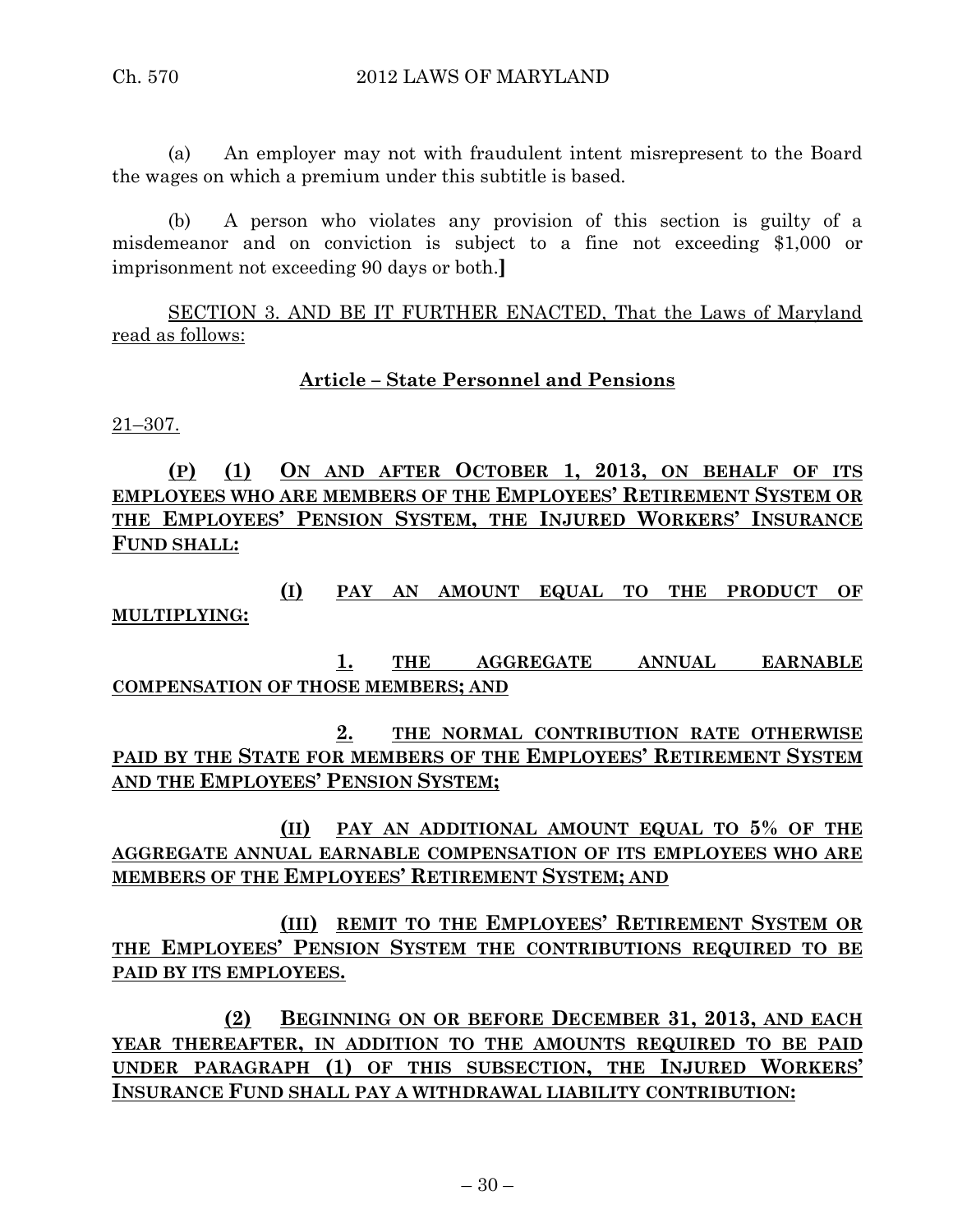**(I) AS CALCULATED BY THE ACTUARY OF THE STATE RETIREMENT AND PENSION SYSTEM; AND**

**(II) IN ACCORDANCE WITH PARAGRAPHS (3) AND (4) OF THIS SUBSECTION.**

**(3) THE PARTICIPANT FUNDING RATIO FOR THE INJURED WORKERS' INSURANCE FUND SHALL BE A FRACTION THAT HAS:**

**(I) AS ITS NUMERATOR, THE MARKET VALUE OF ASSETS FOR THE EMPLOYEES' RETIREMENT SYSTEM AND THE EMPLOYEES' PENSION SYSTEM REPORTED IN THE JUNE 30, 2013, ANNUAL ACTUARIAL VALUATION FOR THE STATE; AND**

**(II) AS ITS DENOMINATOR, THE ENTRY AGE ACTUARIAL ACCRUED LIABILITY FOR THE EMPLOYEES' RETIREMENT SYSTEM AND THE EMPLOYEES' PENSION SYSTEM REPORTED IN THE JUNE 30, 2013, ANNUAL ACTUARIAL VALUATION FOR THE STATE.**

**(4) THE WITHDRAWAL LIABILITY CONTRIBUTION OF THE INJURED WORKERS' INSURANCE FUND SHALL BE THE COMPLEMENT OF THE PARTICIPANT FUNDING RATIO FOR THE FUND MULTIPLIED BY THE ENTRY AGE ACTUARIAL ACCRUED LIABILITY FOR THE FUND BASED ON DATA SUBMITTED AS OF OCTOBER 1, 2013, FOR THE FUND.**

SECTION  $\frac{2}{\epsilon}$ , AND BE IT FURTHER ENACTED, That, as provided in this Act:

(1) The Chesapeake Employers' Insurance Company is the successor of the Injured Workers' Insurance Fund, the Board for the Chesapeake Employers' Insurance Company is the successor of the Board for the Injured Workers' Insurance Fund, and the President of the Chesapeake Employers' Insurance Company is the successor of the President of the Injured Workers' Insurance Fund.

(2) In every law, executive order, rule, regulation, policy, or document created by an official, employee, or unit of this State, the names and titles of those agencies and officials mean the names and titles of the successor agency or official, as provided in this Act.

(3) Policy forms and other documents that were approved prior to **March** October 1, 2013, by the Maryland Insurance Administration or the Workers' Compensation Commission in the name of the Injured Workers' Insurance Fund may be used by the Chesapeake Employers' Insurance Company to the same extent as if the policy forms and other documents had been approved in the name of the Chesapeake Employers' Insurance Company.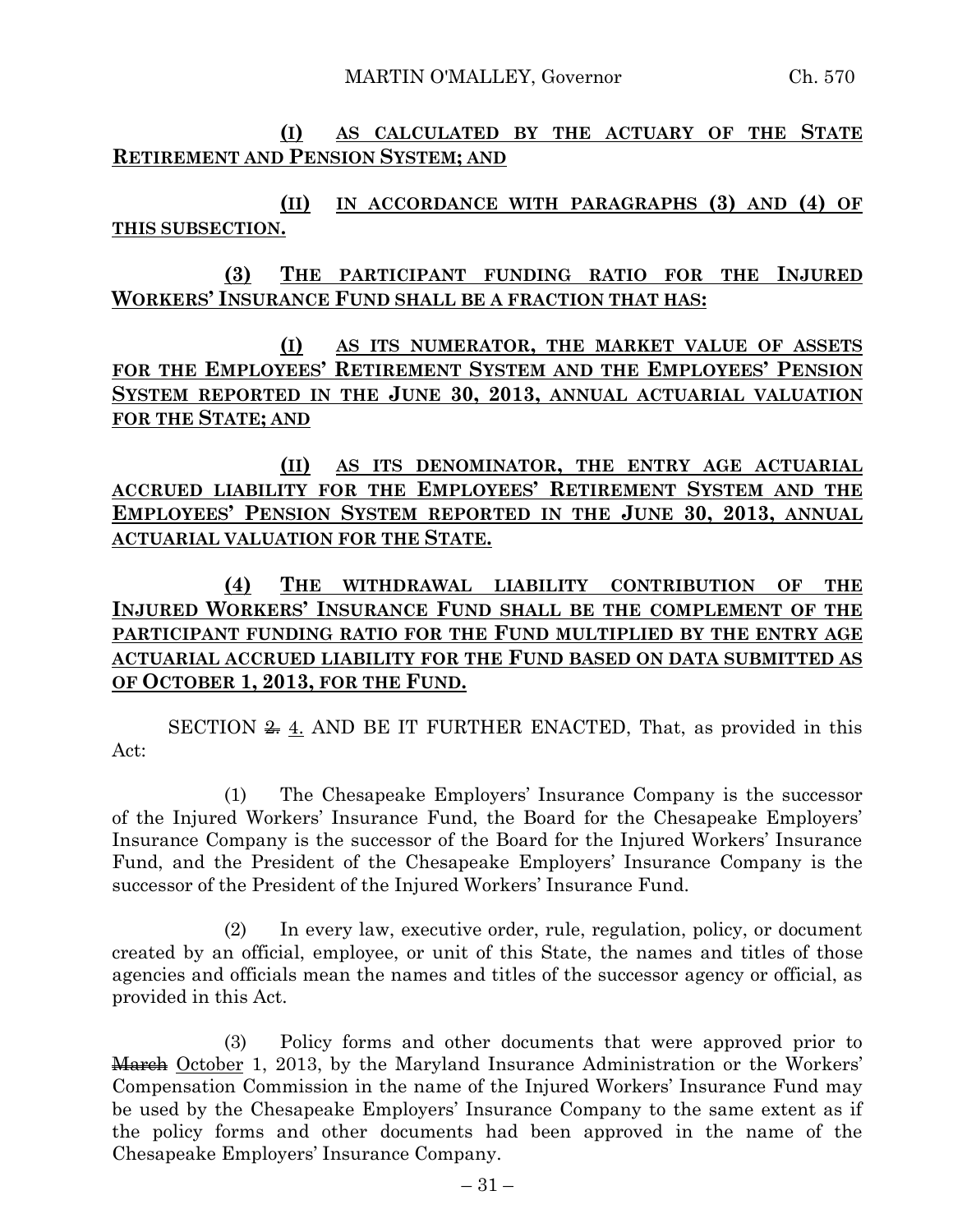SECTION 3. AND BE IT FURTHER ENACTED, That, on March 1, 2013, all the functions, powers, duties, equipment, assets, and liabilities of the Injured Workers' Insurance Fund shall be transferred to the Chesapeake Employers' Insurance Company.

### SECTION  $\text{\#}$  5. AND BE IT FURTHER ENACTED, That:

(a) The Maryland Insurance Administration shall study, in consultation with the Injured Workers' Insurance Fund and the National Council on Compensation Insurance, Inc., whether the Chesapeake Employers' Insurance Company should be subject to Title 11 of the Insurance Article, including whether the Company should be a member of the rating organization.

(b) In conducting the study, the Administration:

(1) may consult with any other person or entity that the Administration considers appropriate;

(2) shall consider the impact on the Company and its policyholders if the Company is made subject to Title 11 of the Insurance Article, including the impact of the membership and transaction fees payable to the rating organization and additional administrative and system costs associated with complying with Title 11 of the Insurance Article; and

(3) if the Administration determines that the Company should be subject to Title 11 of the Insurance Article, shall consider:

(i) the extent to which the Company should be in compliance with the rating plan requirements under Title 11 of the Insurance Article; and

(ii) an appropriate timeline for the Company to phase in participation in the rating plan requirements to avoid disruption to its policyholders.

(c) On or before October 1, 2012, the Administration shall report, in accordance with § 2–1246 of the State Government Article, its findings and recommendations to the Senate Finance Committee and the House Economic Matters Committee.

(1) Notwithstanding any other provision of law, full compliance by the Chesapeake Employers' Insurance Company with Title 11 of the Insurance Article is not required until 5 years after the effective date of this Act; and

(2) It is the intent of the General Assembly that the Chesapeake Employers' Insurance Company and the rating organization phase in the rating plan to avoid disruption to policyholders.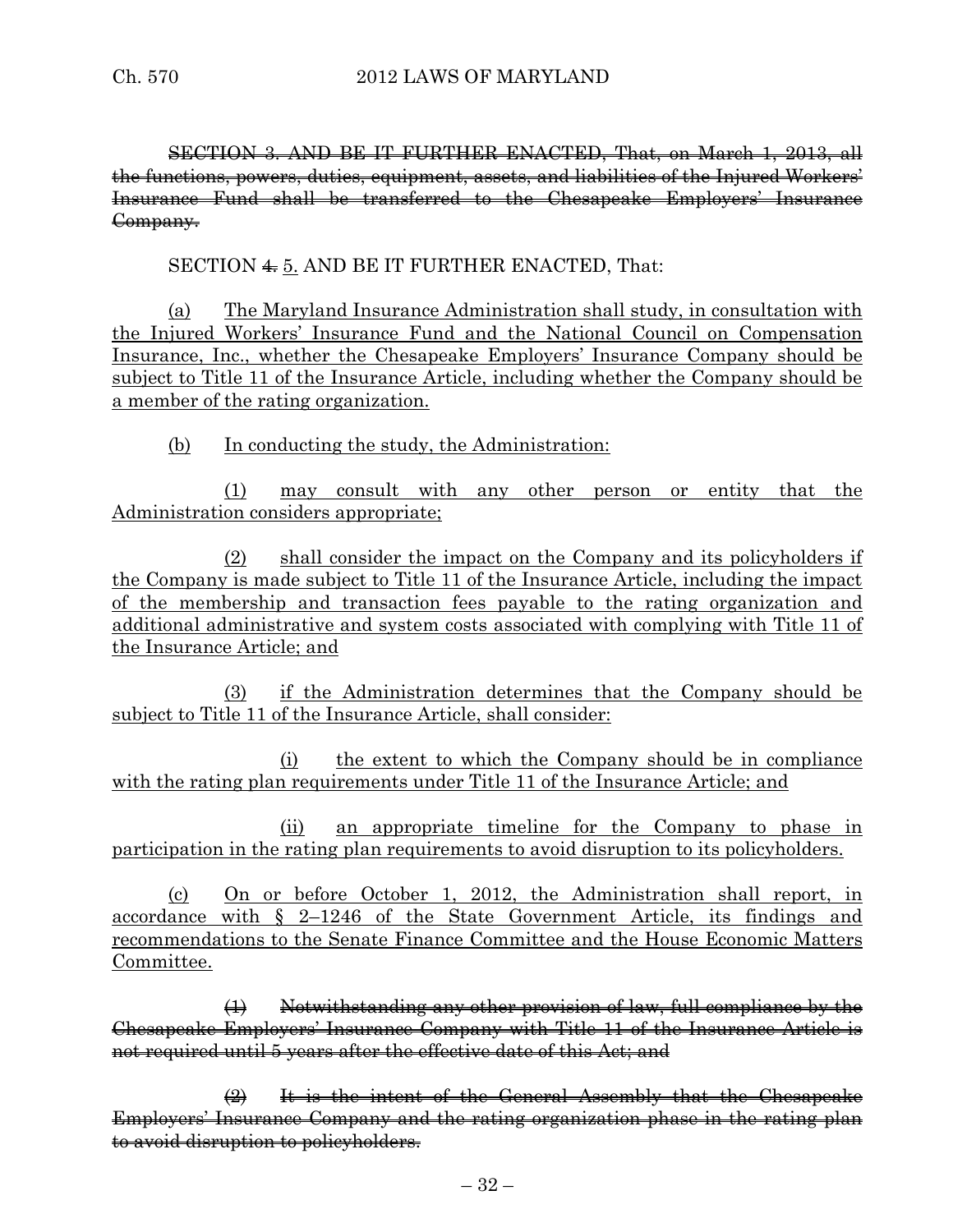SECTION  $\frac{5}{2}$ . AND BE IT FURTHER ENACTED, That the publisher of the Annotated Code of Maryland, in consultation with and subject to the approval of the Department of Legislative Services, shall correct, with no further action required by the General Assembly, terminology rendered incorrect by this Act or by any other Act of the General Assembly of 2012 that affects provisions enacted by this Act. The publisher shall adequately describe any such correction in an editor's note following the section affected.

### SECTION 7. AND BE IT FURTHER ENACTED, That:

(a) The Maryland Insurance Administration shall contract with an independent financial, accounting, or valuation consulting firm to conduct a study to determine, since the enactment of Chapter 800 of 1914, the fair value of:

(1) any financial contribution made by the State to the Injured Workers' Insurance Fund; and

(2) any financial benefit the Fund received from the State.

(b) (1) The study shall consider the fair value of:

(i) funds, including start–up funding, provided by the State to the Fund at any time;

(ii) real estate or other assets transferred or otherwise provided to the Fund, net of any amounts paid for the real estate or other asset by the Fund out of Fund revenues;

(iii) property taxes or transfer taxes on Fund–owned real property that would have been paid if the Fund had not been a State agency;

(iv) sales and excise taxes that would have been paid to the State if the Fund had not been a State agency;

(v) premium taxes not paid to the State by the Fund due to its tax exempt status prior to June 1, 2011<del>, but only to the extent that the benefit of the</del> tax exemption was not passed on to policyholders of the Fund through the rate making process; and

(vi) any other direct financial contribution made by the State to the Fund and any other financial benefit the Fund received from the State.

*(2) In determining the fair value of the items listed in paragraph (1) of this subsection, the study shall consider:*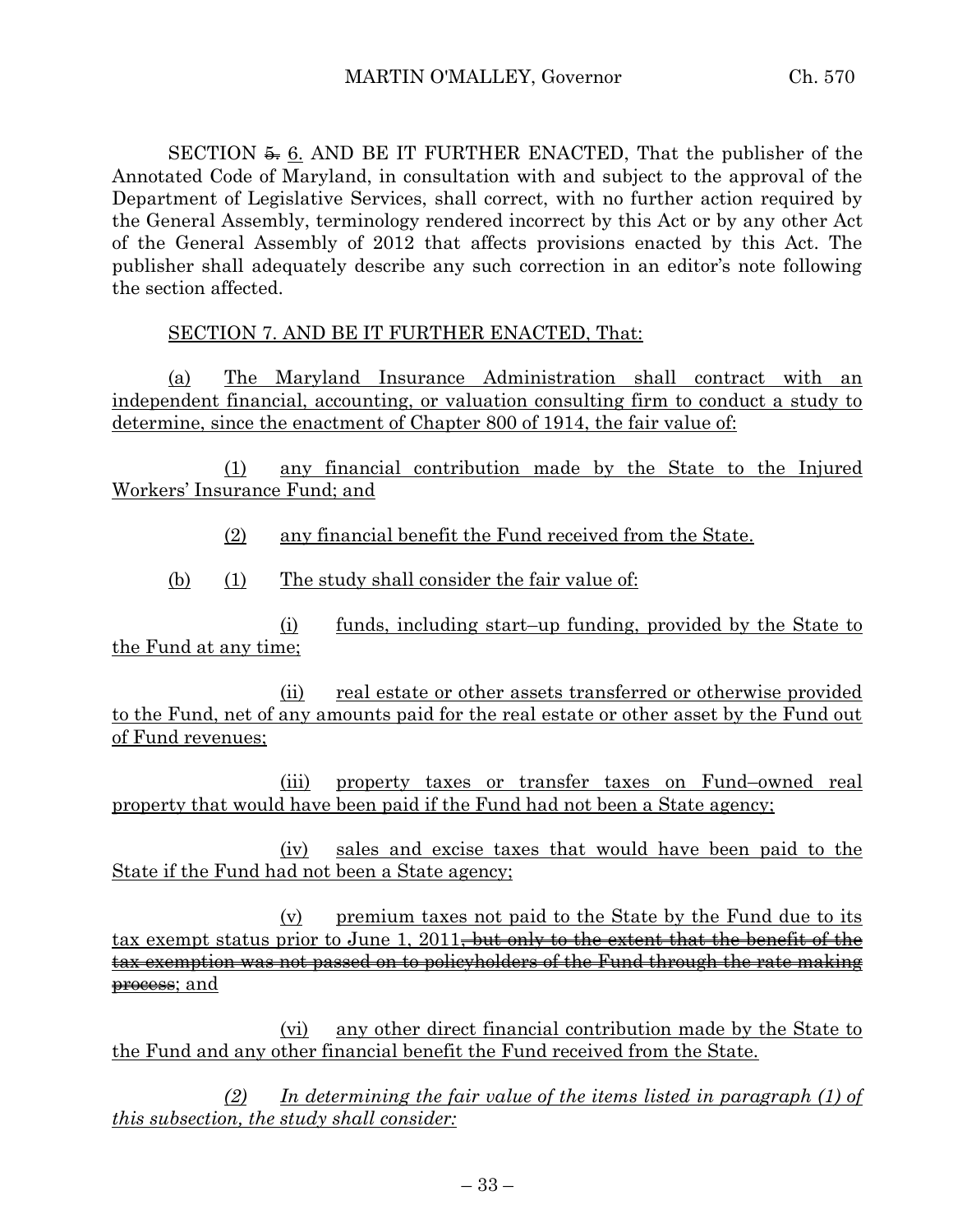### Ch. 570 2012 LAWS OF MARYLAND

*(i) additional costs the Fund incurred from the Fund's status as the insurer of last resort which required the Fund to provide workers' compensation insurance to businesses regardless of the degree of risk;*

*(ii) that the Fund is a nonprofit entity with profits passed on to its policyholders;*

*(iii) whether the benefit of the taxes not paid was passed on to policyholders since the Fund was not subject to the taxes;* 

*(iv) that since the Fund only began advertising and paying commissions to licensed insurance producers beginning in 1996, the Fund's entire book of business was considered the residual market through 1995;* 

*(v) that effective October 1, 2009, the Fund was statutorily required to serve as a competitive insurer in the marketplace, in addition to guaranteeing the availability of workers' compensation insurance in the State, serving as the workers' compensation insurer of last resort, and engaging only in the business of workers' compensation insurance in accordance with State law; and*

*(vi) that effective October 1, 2003, the Fund was required to be subject to risk–based capital standards.*

 $\left(\frac{1}{2}\right)$  *(3)* The study also shall consider:

(i) additional costs the Fund incurred from the Fund's status as the insurer of last resort which required the Fund to provide workers' compensation insurance to businesses regardless of the degree of risk;

(ii) that while the Fund was part of the former State Department of Personnel, the State purchased four parcels of land with Fund revenues, but the State held the title to the land until it was transferred to the Fund;

*(i) any subsidy that the Fund provided to the State in connection with the State self–insured workers' compensation program; and* 

 $\overleftrightarrow{\textbf{(ii)}}$  that the Fund is required to transfer \$6,000,000 to the General Fund on or before June 30, 2012, as provided in Section 20 of Chapter 397 of the Acts of the General Assembly of 2011, less the amount received by the State on or before June 30, 2012, as a result of the imposition of a premium tax on the Fund under § 6–101 of the Insurance Article;

(iv) that the Fund is a nonprofit entity with profits passed on to its policyholders; and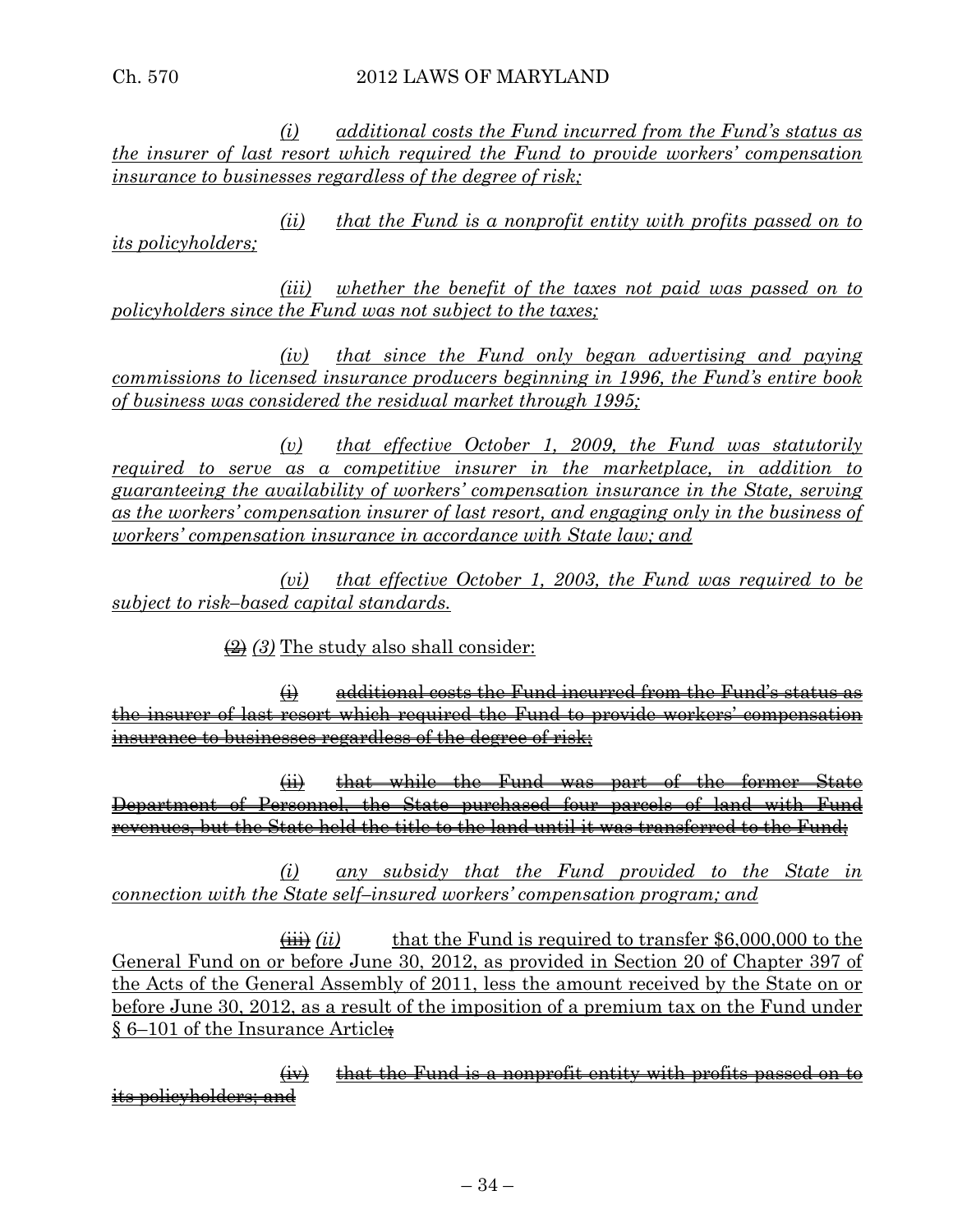$\leftrightarrow$  the estimated cost of any subsidy provided by the State to cover the future costs of retiree health benefits for retired Fund employees and their dependents.

(c) In conducting the study, the firm:

(1) shall consult with the Fund, the Maryland Insurance Commissioner, and the Secretary of Budget and Management;

(2) may consult with any other person or entity that the firm considers appropriate; and

(3) shall consider any studies conducted by the Administration or the Department of Budget and Management on the Fund, including the study on the Fund's role as the third party administrator for the State.

(d) (1) The Administration shall require the firm to report the findings and conclusions of its study of the fair value to the Administration before October 1, 2012.

(2) On or before October 1, 2012, the Administration shall report, in accordance with § 2–1246 of the State Government Article, the firm's findings and conclusions of its study of the fair value to the Legislative Policy Committee, the Fund, the Governor, the Senate Budget and Taxation Committee, the Senate Finance Committee, the House Appropriations Committee, and the House Economic Matters Committee.

(e) If the study concludes that the fair value is \$50,000,000 or more:

(1) the Administration shall contract with consultants to conduct a comprehensive assessment of the long–term effect of transferring the fair value to the State on the adequacy of the Fund's surplus;

(2) the Chesapeake Employers' Insurance Company shall owe a debt to the General Fund in an amount equal to:

(i) the fair value; less

(ii) 1. the \$50,000,000 which is required to be transferred from the Fund to the General Fund under Chapter\_\_(S.B. 152/H.B. 87) of the Acts of the General Assembly of 2012; and

2. the cost of the study and the assessment paid by the Fund, as provided under subsection (g) of this section.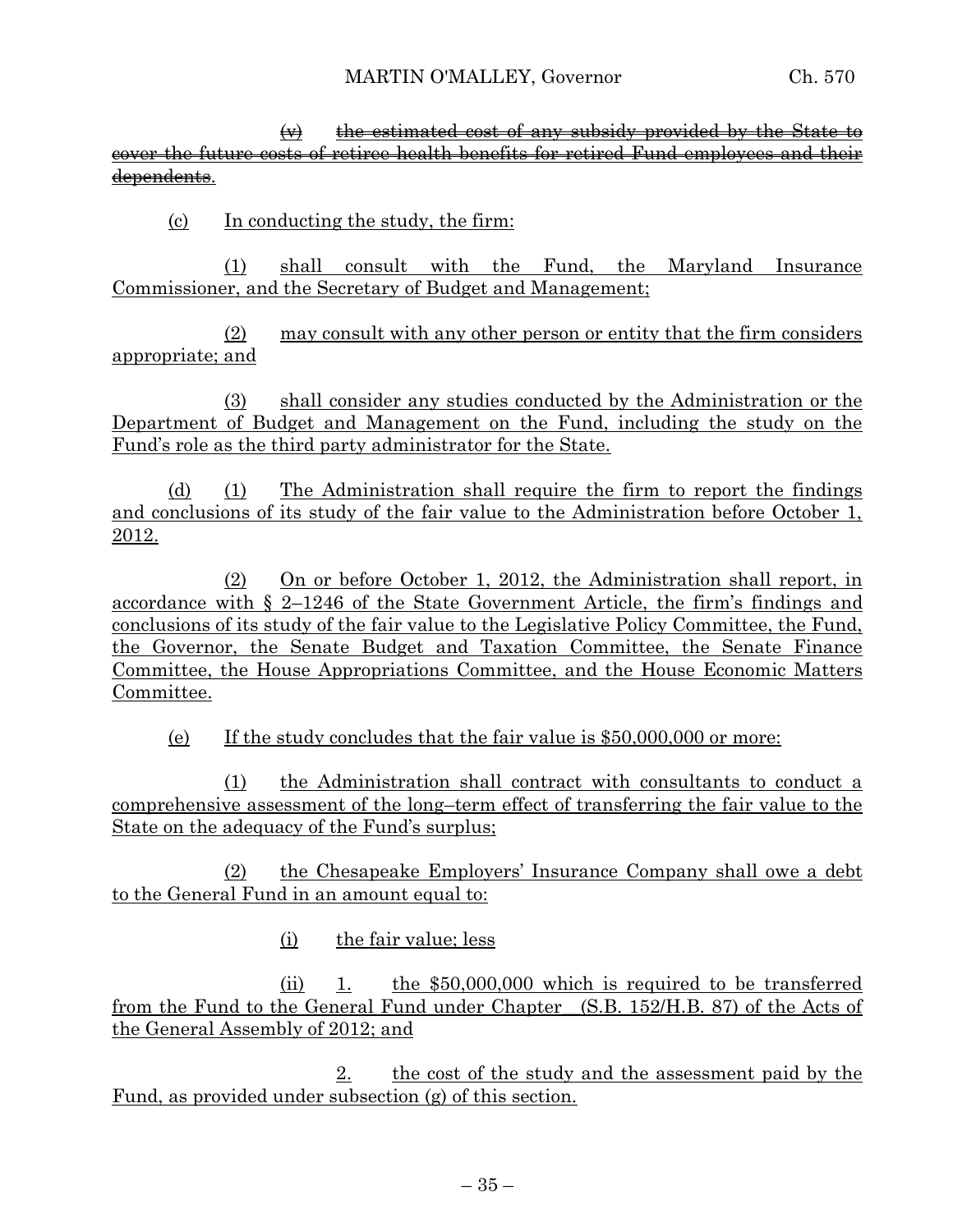(f) (1) Subject to paragraph (2) of this subsection, the Company shall pay the debt calculated under subsection (e) of this section, without interest, to the State in 10 equal annual installments beginning in fiscal year 2014 or, as agreed by the Fund and the Secretary of Budget and Management, in payments over an alternative period of time.

(2) (i) *1.* An installment or other payment shall be suspended or delayed, and may not be paid, in any year in which the *Company's risk–based capital ratio is less than 700% of its authorized control level.*

*2. If the Company's risk–based capital ratio is 700% or higher than its authorized control level, an installment or other payment shall be suspended or delayed, and may not be paid, in any year in which the* Maryland Insurance Commissioner determines that the Company's surplus is not adequate to make a payment or that the Company's ability to meet its financial obligations would be impaired if a payment is made.

(ii) The Company shall pay any suspended or delayed installment or other payment in a subsequent year until the debt is fully satisfied.

(g) The Fund shall be responsible for the payment of the costs of the study required under subsection (a) of this section and the assessment required under subsection (e) of this section, including any costs incurred by the Administration in contracting with consultants to perform the study and the assessment.

# SECTION 8. AND BE IT FURTHER ENACTED, That:

(a) On or before July 1, 2013, the Injured Workers' Insurance Fund and the Board of Trustees for the State Retirement and Pension System shall enter into an agreement specifying the terms and conditions of payment for the withdrawal of the Fund from the State Retirement and Pension System in accordance with § 21–307(p) of the State Personnel and Pensions Article, as enacted by Section 3 of this Act.

(b) The Fund shall be responsible for the payment of any costs incurred in calculating the Fund's liability for withdrawing from the State Retirement and Pension System.

# *SECTION 9. AND BE IT FURTHER ENACTED, That:*

*(a) (1) On or before December 1, 2012, the Injured Workers' Insurance Fund and the Department of Budget and Management shall enter into a memorandum of agreement establishing the terms, conditions, and schedule for payment by the Injured Workers' Insurance Fund of the projected costs for the State retiree health benefits of current and former Injured Workers' Insurance Fund employees.*